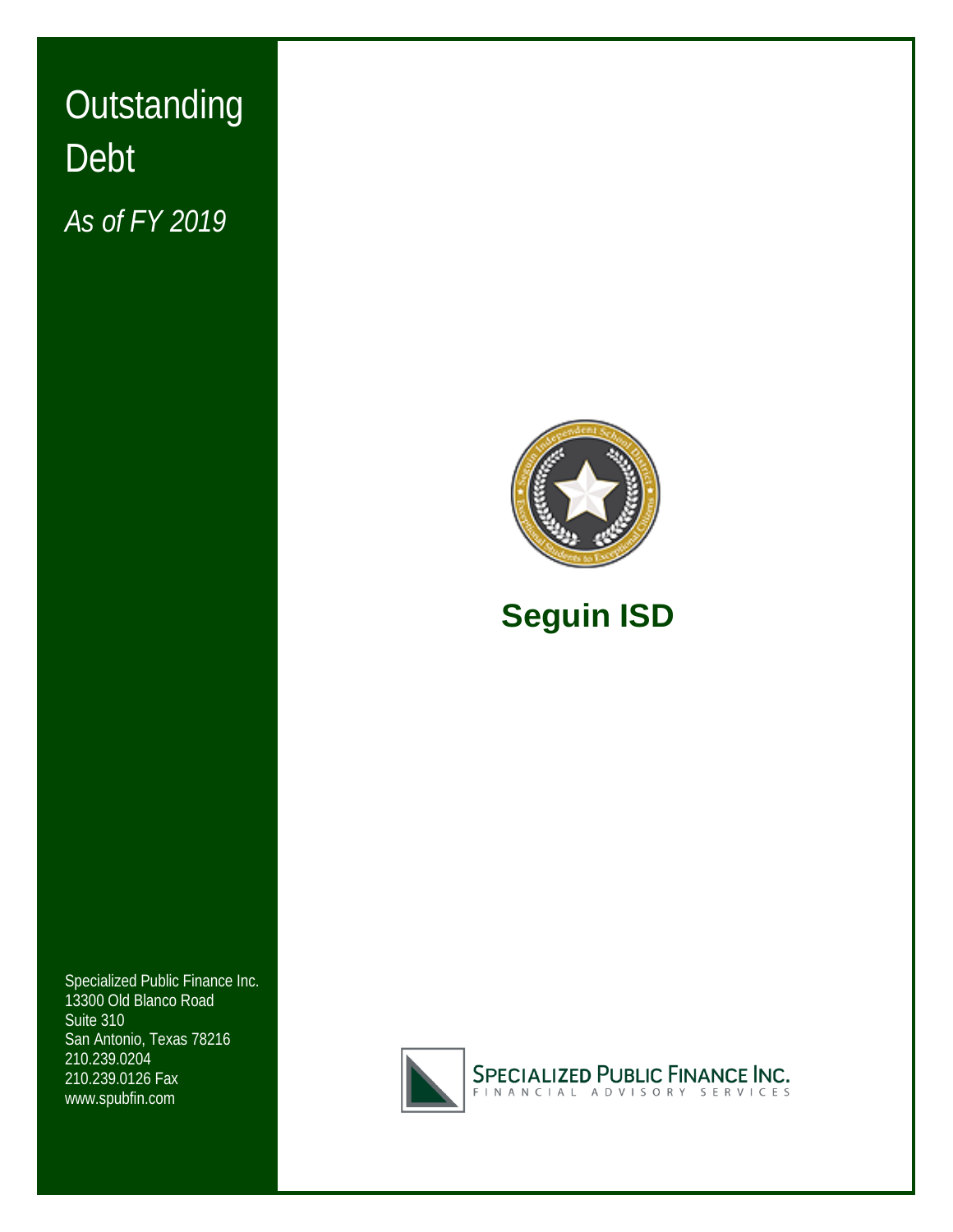

| Section                                                                                                                                                                                                                                                                                                                                                                                                                                                      | Tab |
|--------------------------------------------------------------------------------------------------------------------------------------------------------------------------------------------------------------------------------------------------------------------------------------------------------------------------------------------------------------------------------------------------------------------------------------------------------------|-----|
|                                                                                                                                                                                                                                                                                                                                                                                                                                                              |     |
| Aggregate Unlimited Tax Debt Service Requirements<br>Unlimited Tax Refunding Bonds, Series 2006<br>Unlimited Tax School Building Bonds, Series 2008<br>Unlimited Tax Refunding Bonds, Series 2010<br>Unlimited Tax Refunding Bonds, Taxable Series 2013<br>Unlimited Tax School Building Bonds, Series 2014<br>Unlimited Tax School Building Bonds, Series 2015<br>Unlimited Tax Refunding Bonds, Series 2016<br>Unlimited Tax Refunding Bonds, Series 2016A |     |
| Maintenance Tax Notes, Taxable, Series 2016Z (QZAB)                                                                                                                                                                                                                                                                                                                                                                                                          |     |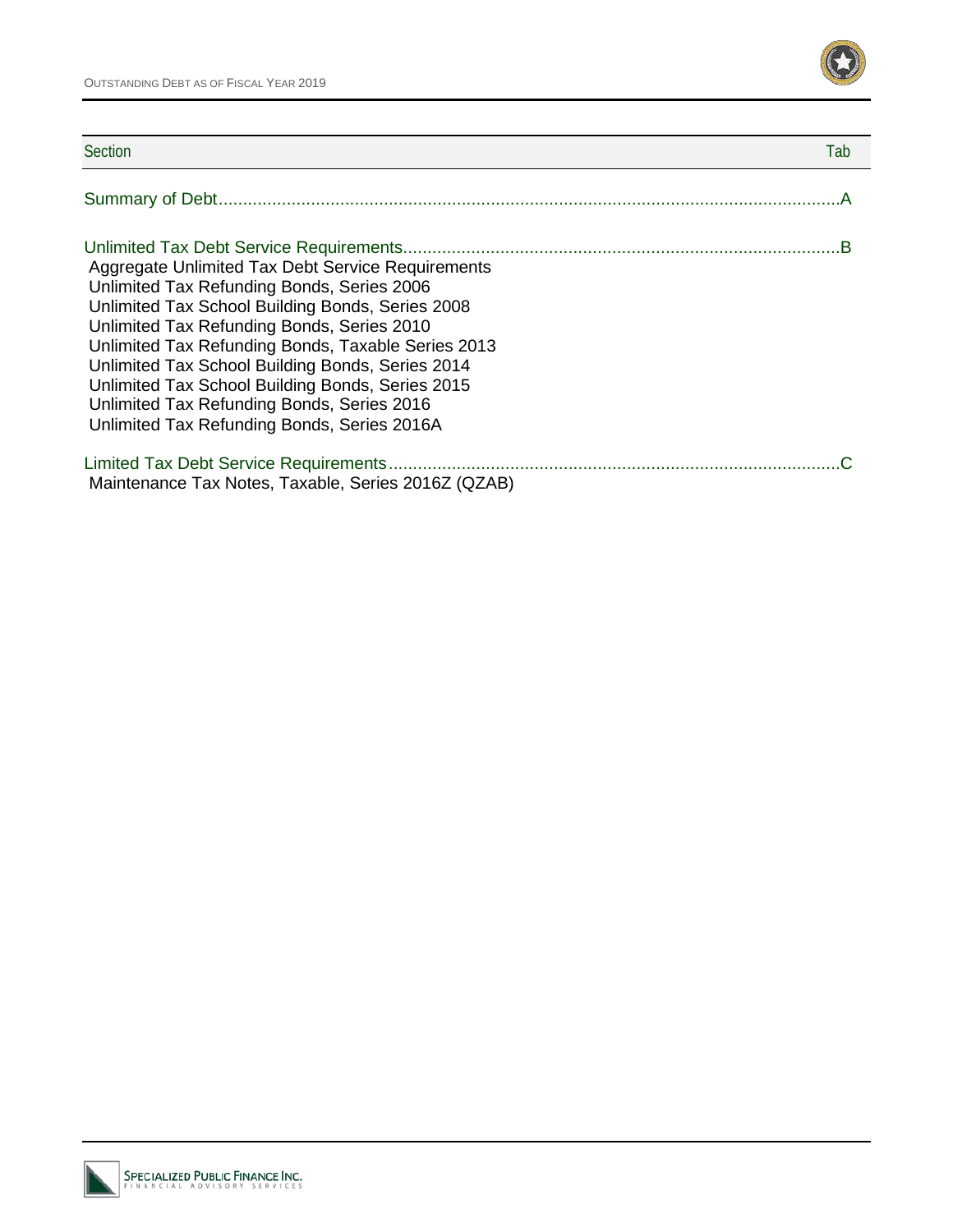

## **TAB A**

## **Summary of Debt**

SPECIALIZED PUBLIC FINANCE INC.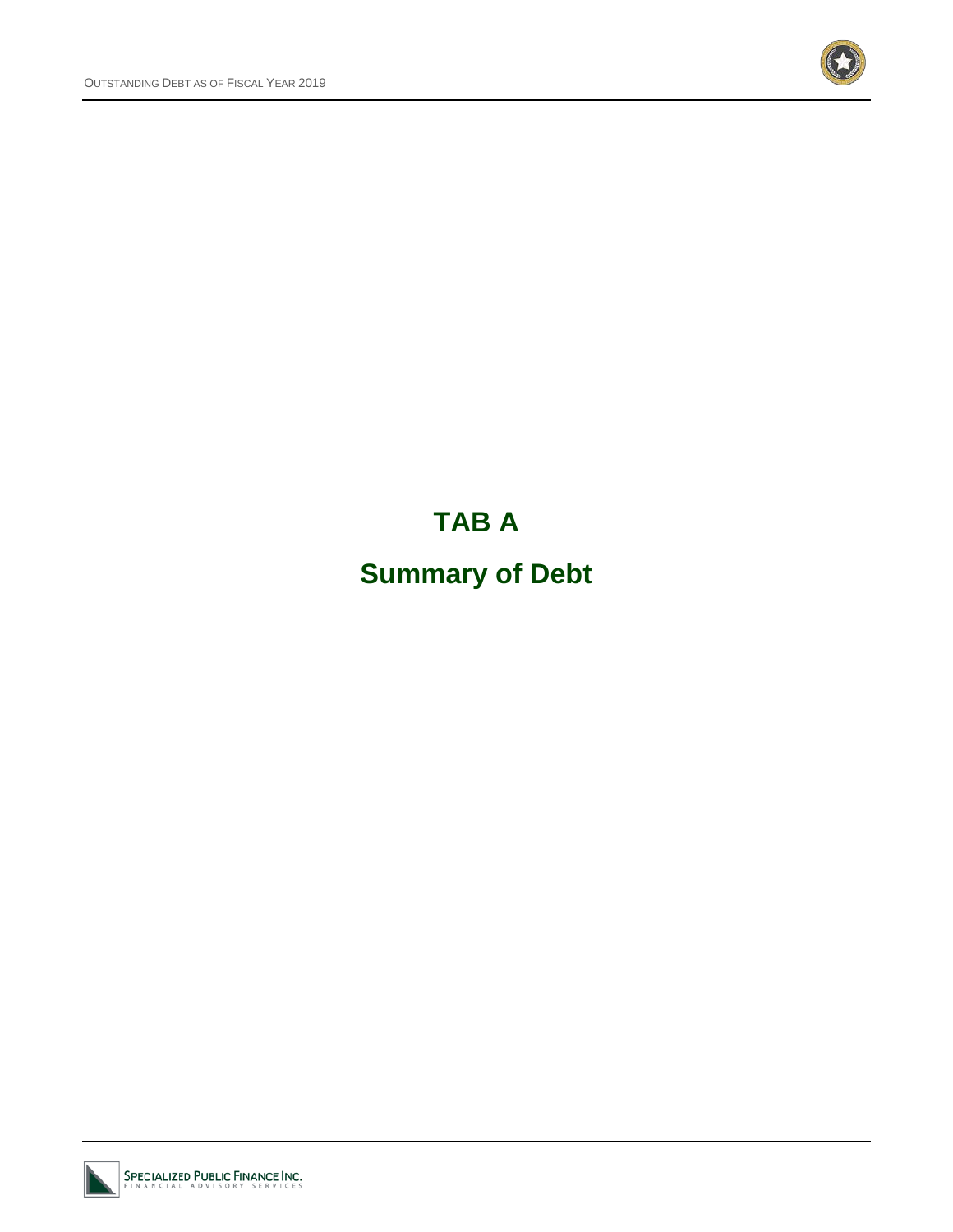**Seguin ISD Outstanding Unlimited Tax Debt as of FY 2019**

|                                      | \$8,894,858<br>U/L Tax Ref Bds<br><b>Series 2006</b> |            | \$44,708,265<br>U/L Tax Sch Bldg Bds<br><b>Series 2008</b> |        | \$9,725,000<br>U/L Tax Ref Bds<br><b>Series 2010</b> |                                                | \$10,135,000<br>U/L Tax Ref Bds (Taxable)<br><b>Series 2013</b> |                                                |
|--------------------------------------|------------------------------------------------------|------------|------------------------------------------------------------|--------|------------------------------------------------------|------------------------------------------------|-----------------------------------------------------------------|------------------------------------------------|
| FYE 6/30                             | Principal (000s)                                     | Coupon     | Principal (000s)                                           | Coupon | Principal (000s)                                     | Coupon                                         | Principal (000s)                                                | Coupon                                         |
| 2019<br>2020<br>2021<br>2022<br>2023 |                                                      |            | 1,808                                                      | CAB    | 1,190<br>1,230<br>1,280<br>1,320<br>725              | 3.000%<br>3.000%<br>3.000%<br>4.000%<br>4.000% | 1,335<br>1,350<br>1,380<br>1,410<br>1,445                       | 1.550%<br>1.850%<br>2.050%<br>2.350%<br>2.550% |
| 2024<br>2025<br>2026<br>2027<br>2028 | 9.858                                                | <b>CAB</b> |                                                            |        |                                                      |                                                |                                                                 |                                                |
| 2029<br>2030<br>2031<br>2032<br>2033 |                                                      |            |                                                            |        |                                                      |                                                |                                                                 |                                                |
| 2034<br>2035<br>2036<br>2037<br>2038 |                                                      |            |                                                            |        |                                                      |                                                |                                                                 |                                                |
| 2039<br>2040<br>2041<br>2042<br>2043 |                                                      |            |                                                            |        |                                                      |                                                |                                                                 |                                                |
| 2044<br>2045<br>2046<br>Total        | \$10                                                 |            | \$1,808                                                    |        | \$5,745                                              |                                                | \$6,920                                                         |                                                |

| <b>Issue Details</b> |                           |          |                 |           |                      |               |                     |               |
|----------------------|---------------------------|----------|-----------------|-----------|----------------------|---------------|---------------------|---------------|
| Next Call            | Any Date @ accreted value |          | Non Callable    |           | August 1, 2020 @ par |               | April 1, 2022 @ par |               |
| <b>Delivery Date</b> | October 19, 2006          |          | August 19, 2008 |           | August 4, 2010       |               | April 17, 2013      |               |
| Interest Due         | February 1                | August 1 | February 15     | August 15 | February 1           | August 1      | April 1             | October 1     |
| <b>Principal Due</b> | August 1                  |          | August 15       |           | August 1             |               |                     | April 1       |
| Insurance            | <b>PSF</b>                |          | none            |           | <b>PSF</b>           |               |                     | <b>PSF</b>    |
| Paying Agent         | Wells Fargo               |          | Wells Fargo     |           | Wells Fargo          |               | <b>BOKF</b>         |               |
| Use of Funds         | Ref of Ser 02             |          | New Money       |           |                      | Ref of Ser 02 |                     | Ref of Ser 05 |
|                      |                           |          |                 |           |                      |               |                     |               |

Noncallable Callable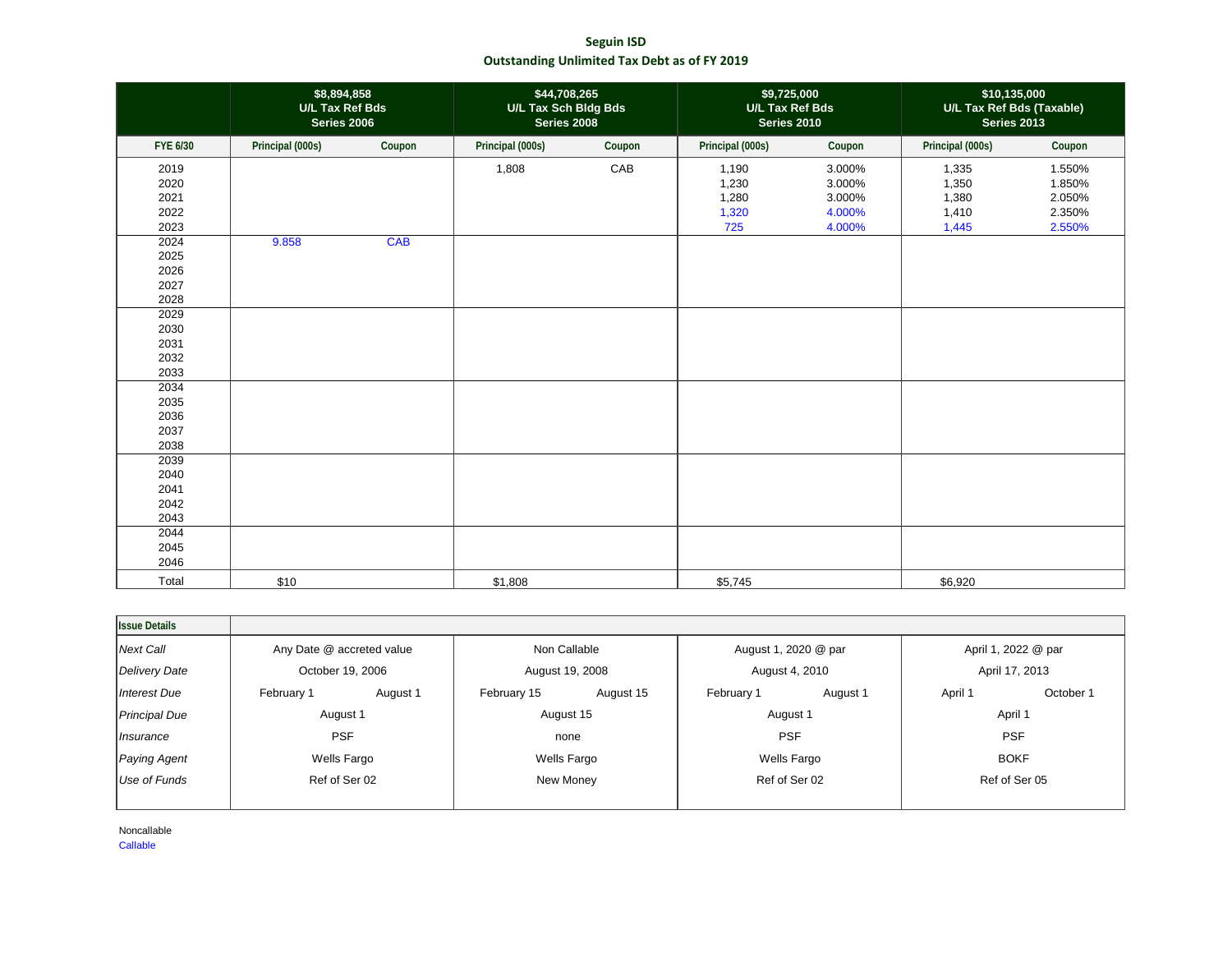**Seguin ISD Outstanding Unlimited Tax Debt as of FY 2019**

|                 | \$44,770,000<br>U/L Tax Sch Bldg Bds<br>Series 2014 |        | \$37,065,000<br><b>U/L Tax School Building Bonds</b><br><b>Series 2015</b> |        | \$33,375,000<br><b>U/L Tax Ref Bonds</b><br>Series 2016 |        | \$7,045,000<br><b>U/L Tax Ref Bds</b><br>Series 2016A |        |
|-----------------|-----------------------------------------------------|--------|----------------------------------------------------------------------------|--------|---------------------------------------------------------|--------|-------------------------------------------------------|--------|
| <b>FYE 6/30</b> | Principal (000s)                                    | Coupon | Principal (000s)                                                           | Coupon | Principal (000s)                                        | Coupon | Principal (000s)                                      | Coupon |
| 2019            |                                                     |        | 730                                                                        | 2.000% |                                                         |        |                                                       |        |
| 2020            |                                                     |        | 745                                                                        | 2.000% | 3,020                                                   | 5.000% |                                                       |        |
| 2021            |                                                     |        | 760                                                                        | 5.000% | 3,165                                                   | 5.000% |                                                       |        |
| 2022            |                                                     |        | 800                                                                        | 2.250% | 3,320                                                   | 5.000% |                                                       |        |
| 2023            |                                                     |        | 815                                                                        | 5.000% | 3,475                                                   | 5.000% | 630                                                   | 5.000% |
| 2024            |                                                     |        | 860                                                                        | 2.500% | 3,645                                                   | 5.000% | 1,465                                                 | 5.000% |
| 2025            | 1,275                                               | 5.000% | 880                                                                        | 5.000% | 1,105                                                   | 5.000% | 1,540                                                 | 5.000% |
| 2026            | 1,340                                               | 5.000% | 925                                                                        | 5.000% | 1,160                                                   | 5.000% | 1,630                                                 | 4.000% |
| 2027            | 1,405                                               | 4.000% | 970                                                                        | 5.000% | 1,205                                                   | 5.000% | 1,695                                                 | 3.000% |
| 2028            | 1,465                                               | 5.000% | 1,020                                                                      | 3.500% | 1,260                                                   | 5.000% |                                                       |        |
| 2029            | 1,535                                               | 5.000% | 1,055                                                                      | 5.000% | 2,815                                                   | 5.000% |                                                       |        |
| 2030            | 1,615                                               | 5.000% | 1,105                                                                      | 4.000% | 1,335                                                   | 4.000% |                                                       |        |
| 2031            | 1,695                                               | 5.000% | 1,150                                                                      | 4.000% | 1,390                                                   | 4.000% |                                                       |        |
| 2032            | 1,780                                               | 5.000% | 1,195                                                                      | 4.000% | 1,445                                                   | 4.000% |                                                       |        |
| 2033            | 1,870                                               | 5.000% | 1,245                                                                      | 3.375% | 1,500                                                   | 4.000% |                                                       |        |
| 2034            | 1,960                                               | 5.000% | 1,285                                                                      | 4.000% | 1,560                                                   | 4.000% |                                                       |        |
| 2035            | 2,060                                               | 5.000% | 1,335                                                                      | 4.000% | 895                                                     | 3.125% |                                                       |        |
| 2036            | 2,160                                               | 5.000% | 1,390                                                                      | 3.500% | 920                                                     | 3.125% |                                                       |        |
| 2037            | 2,270                                               | 5.000% | 1,440                                                                      | 4.000% |                                                         |        |                                                       |        |
| 2038            | 2,385                                               | 5.000% | 1,495                                                                      | 4.000% |                                                         |        |                                                       |        |
| 2039            | 2,500                                               | 5.000% | 1,555                                                                      | 4.000% |                                                         |        |                                                       |        |
| 2040            | 2,630                                               | 4.000% | 1,620                                                                      | 4.000% |                                                         |        |                                                       |        |
| 2041            | 2,735                                               | 4.000% | 1,685                                                                      | 4.000% |                                                         |        |                                                       |        |
| 2042            | 2,840                                               | 4.125% | 1,750                                                                      | 4.000% |                                                         |        |                                                       |        |
| 2043            | 2,960                                               | 4.125% | 1,820                                                                      | 4.000% |                                                         |        |                                                       |        |
| 2044            | 3,080                                               | 4.125% | 1,895                                                                      | 4.000% |                                                         |        |                                                       |        |
| 2045            | 3,210                                               | 4.125% | 1,970                                                                      | 4.000% |                                                         |        |                                                       |        |
| 2046            |                                                     |        | 2,050                                                                      | 4.000% |                                                         |        |                                                       |        |
| Total           | \$44,770                                            |        | \$35,545                                                                   |        | \$33,215                                                |        | \$6,960                                               |        |

| <b>Issue Details</b> |                       |           |                       |           |                       |           |                      |               |
|----------------------|-----------------------|-----------|-----------------------|-----------|-----------------------|-----------|----------------------|---------------|
| Next Call            | August 15, 2023 @ par |           | August 15, 2025 @ par |           | August 15, 2025 @ par |           | August 1, 2025 @ par |               |
| <b>Delivery Date</b> | March 12, 2014        |           | September 29, 2015    |           | March 30, 2016        |           | June 8, 2016         |               |
| Interest Due         | February 15           | August 15 | February 15           | August 15 | February 15           | August 15 | February 1           | August 1      |
| <b>Principal Due</b> | August 15             |           | August 15             |           | August 15             |           | August 1             |               |
| Insurance            | <b>PSF</b>            |           | <b>PSF</b>            |           | <b>PSF</b>            |           | <b>PSF</b>           |               |
| Paying Agent         | <b>BOKF</b>           |           | <b>BOKF</b>           |           | <b>BOKF</b>           |           | <b>BOKF</b>          |               |
| Use of Funds         | New Money             |           | New Money             |           | Ref of Ser 08         |           |                      | Ref of Ser 06 |
|                      |                       |           |                       |           |                       |           |                      |               |

Noncallable Callable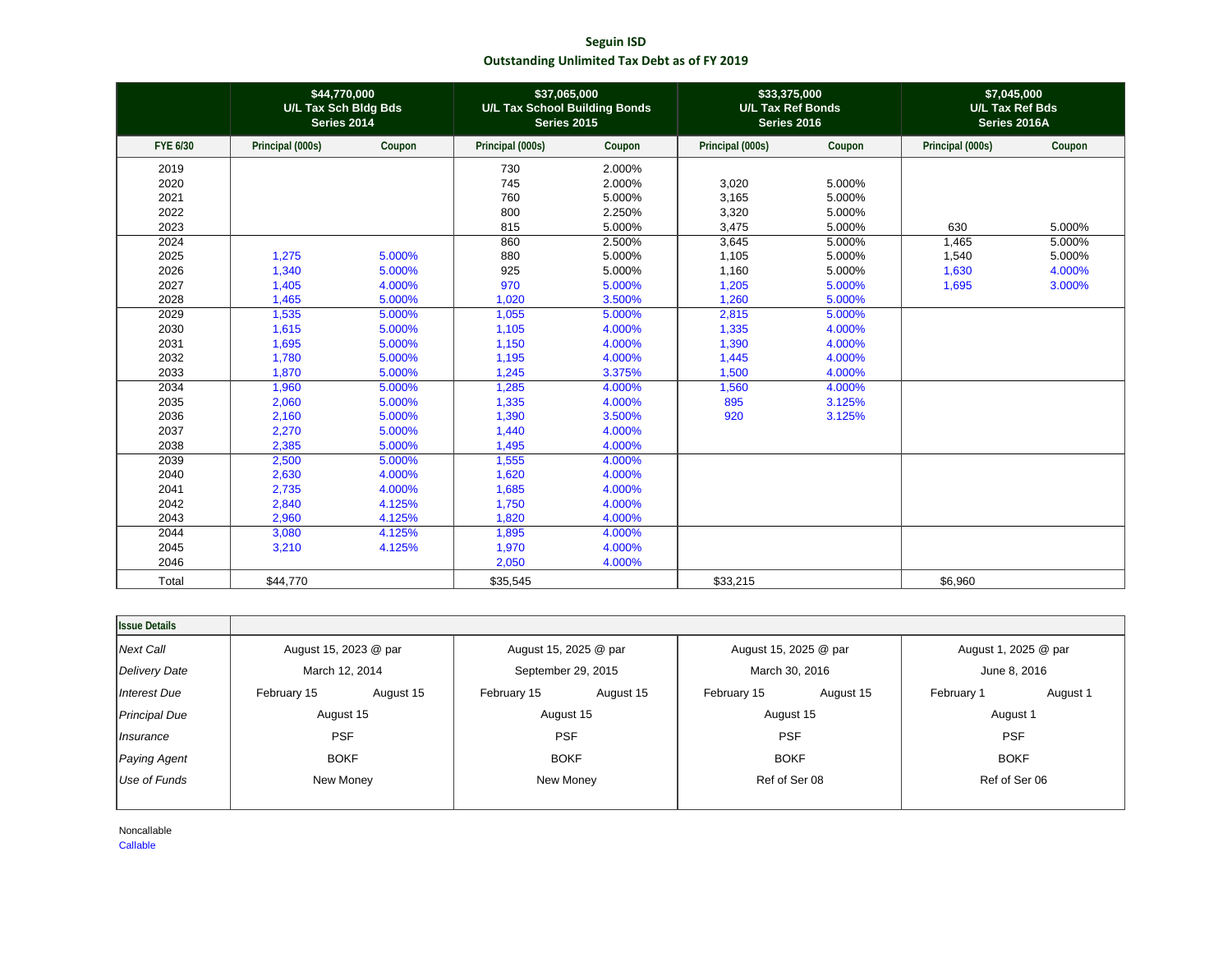### **Seguin ISD Outstanding Limited Tax Debt as of FY 2019**

|                 | \$10,000,000<br>Mtc Tax Notes, Taxable QZAB<br>Series 2016Z |        |
|-----------------|-------------------------------------------------------------|--------|
| <b>FYE 6/30</b> | Principal (000s)                                            | Coupon |
| 2019            | 665                                                         | 0.000% |
| 2020            | 665                                                         | 0.000% |
| 2020            | 665                                                         | 0.000% |
| 2021            | 665                                                         | 0.000% |
| 2022            | 665                                                         | 0.000% |
| 2023            | 665                                                         | 0.000% |
| 2024            | 665                                                         | 0.000% |
| 2025            | 665                                                         | 0.000% |
| 2026            | 665                                                         | 0.000% |
| 2027            | 670                                                         | 0.000% |
| 2028            | 670                                                         | 0.000% |
| 2029            | 670                                                         | 0.000% |
| 2030            | 670                                                         | 0.000% |
| 2031            | 670                                                         | 0.000% |
| 2032            |                                                             |        |
| 2033            |                                                             |        |
| 2034            |                                                             |        |
| 2035            |                                                             |        |
| 2036            |                                                             |        |
| 2037            |                                                             |        |
| Total           | \$9,335                                                     |        |

| <b>Next Call</b>     | Any Date @ par   |                             |
|----------------------|------------------|-----------------------------|
| <b>Delivery Date</b> | October 18, 2016 |                             |
| Interest Due         | February 1       | August 1                    |
| <b>Principal Due</b> | August 1         |                             |
| Insurance            | none             |                             |
| Paying Agent         |                  | <b>First Financial Bank</b> |
| Use of Funds         | New Money        |                             |
|                      |                  |                             |

Noncallable Callable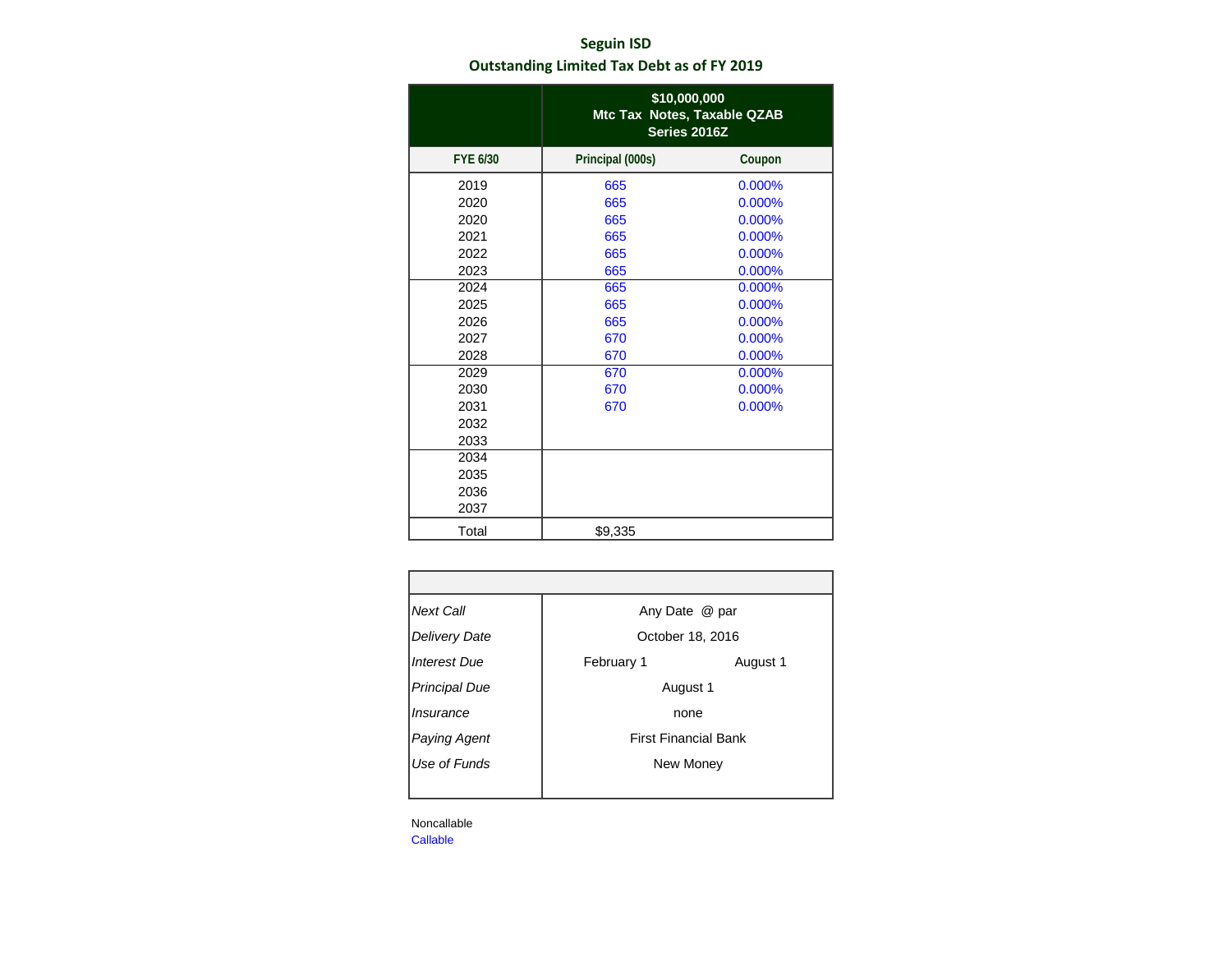

## **TAB B**

## **Unlimited Tax Debt Service Requirements**

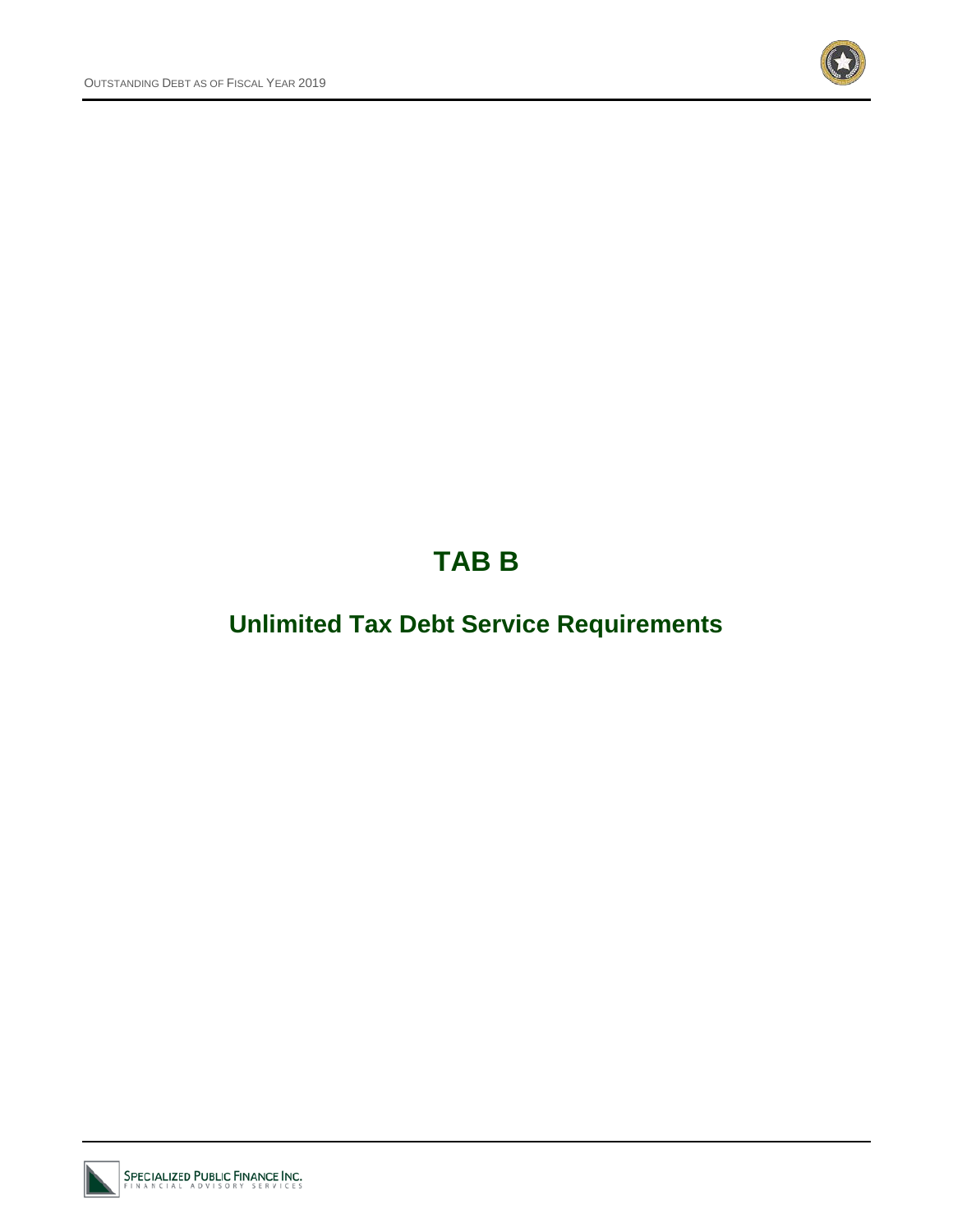Aggregate Unlimited Tax Debt Service

### **Aggregate Debt Service Part 1 of 4** Part 1 of 4

| <b>Date</b> | <b>Principal</b> | <b>Interest</b> | <b>Total P+I</b> | <b>Fiscal Total</b> |
|-------------|------------------|-----------------|------------------|---------------------|
| 06/30/2018  |                  |                 |                  |                     |
| 08/01/2018  | 1,190,000.00     | 245,300.00      | 1,435,300.00     |                     |
| 08/15/2018  | 2,537,661.00     | 3,526,864.01    | 6,064,525.01     |                     |
| 10/01/2018  |                  | 71,970.00       | 71,970.00        |                     |
| 02/01/2019  |                  | 227,450.00      | 227,450.00       |                     |
| 02/15/2019  |                  | 2,502,225.01    | 2,502,225.01     |                     |
| 04/01/2019  | 1,335,000.00     | 71,970.00       | 1,406,970.00     |                     |
| 06/30/2019  |                  |                 |                  | 11,708,440.02       |
| 08/01/2019  | 1,230,000.00     | 227,450.00      | 1,457,450.00     |                     |
| 08/15/2019  | 3,765,000.00     | 2,502,225.01    | 6,267,225.01     |                     |
| 10/01/2019  |                  | 61,623.75       | 61,623.75        |                     |
| 02/01/2020  |                  | 209,000.00      | 209,000.00       |                     |
| 02/15/2020  |                  | 2,419,275.01    | 2,419,275.01     |                     |
| 04/01/2020  | 1,350,000.00     | 61,623.75       | 1,411,623.75     |                     |
| 06/30/2020  |                  |                 |                  | 11,826,197.52       |
| 08/01/2020  | 1,280,000.00     | 209,000.00      | 1,489,000.00     |                     |
| 08/15/2020  | 3,925,000.00     | 2,419,275.01    | 6,344,275.01     |                     |
| 10/01/2020  |                  | 49,136.25       | 49,136.25        |                     |
| 02/01/2021  |                  | 189,800.00      | 189,800.00       |                     |
| 02/15/2021  |                  | 2,321,150.01    | 2,321,150.01     |                     |
| 04/01/2021  | 1,380,000.00     | 49,136.25       | 1,429,136.25     |                     |
| 06/30/2021  |                  |                 |                  | 11,822,497.52       |
| 08/01/2021  | 1,320,000.00     | 189,800.00      | 1,509,800.00     |                     |
| 08/15/2021  | 4,120,000.00     | 2,321,150.01    | 6,441,150.01     |                     |
| 10/01/2021  |                  | 34,991.25       | 34,991.25        |                     |
| 02/01/2022  |                  | 163,400.00      | 163,400.00       |                     |
| 02/15/2022  |                  | 2,229,150.01    | 2,229,150.01     |                     |
| 04/01/2022  | 1,410,000.00     | 34,991.25       | 1,444,991.25     |                     |
| 06/30/2022  |                  |                 |                  | 11,823,482.52       |
| 08/01/2022  | 1,355,000.00     | 163,400.00      | 1,518,400.00     |                     |
| 08/15/2022  | 4,290,000.00     | 2,229,150.01    | 6,519,150.01     |                     |
| 10/01/2022  |                  | 18,423.75       | 18,423.75        |                     |
| 02/01/2023  |                  | 133,150.00      | 133,150.00       |                     |
| 02/15/2023  |                  | 2,121,900.01    | 2,121,900.01     |                     |
| 04/01/2023  | 1,445,000.00     | 18,423.75       | 1,463,423.75     |                     |
| 06/30/2023  |                  |                 |                  | 11,774,447.52       |
| 08/01/2023  | 9,858.00         | 1,713,292.00    | 1,723,150.00     |                     |
| 08/15/2023  | 4,505,000.00     | 2,121,900.01    | 6,626,900.01     |                     |
| 02/01/2024  |                  | 133,150.00      | 133,150.00       |                     |
| 02/15/2024  |                  | 2,020,025.01    | 2,020,025.01     |                     |
| 06/30/2024  |                  |                 |                  | 10,503,225.02       |

Aggregate | 9/13/2019 | 10:25 AM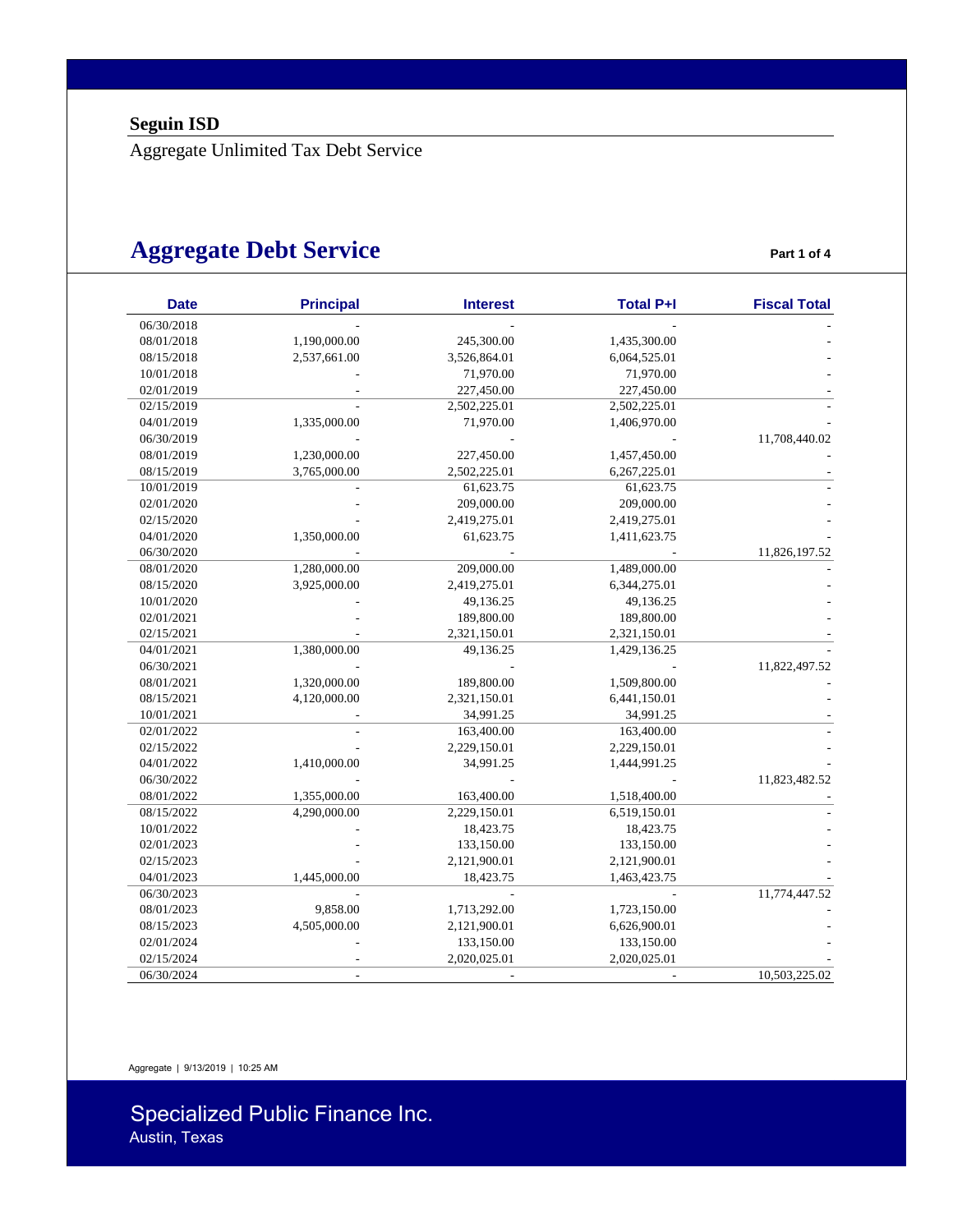Aggregate Unlimited Tax Debt Service

### **Aggregate Debt Service Part 2 of 4** Part 2 of 4

| <b>Date</b> | <b>Principal</b> | <b>Interest</b> | <b>Total P+I</b> | <b>Fiscal Total</b> |
|-------------|------------------|-----------------|------------------|---------------------|
| 08/01/2024  | 1,465,000.00     | 133,150.00      | 1,598,150.00     |                     |
| 08/15/2024  | 3,260,000.00     | 2,020,025.01    | 5,280,025.01     |                     |
| 02/01/2025  |                  | 96,525.00       | 96,525.00        |                     |
| 02/15/2025  |                  | 1,938,525.01    | 1,938,525.01     |                     |
| 06/30/2025  |                  |                 |                  | 8,913,225.02        |
| 08/01/2025  | 1,540,000.00     | 96,525.00       | 1,636,525.00     |                     |
| 08/15/2025  | 3,425,000.00     | 1,938,525.01    | 5,363,525.01     |                     |
| 02/01/2026  |                  | 58,025.00       | 58,025.00        |                     |
| 02/15/2026  |                  | 1,852,900.01    | 1,852,900.01     |                     |
| 06/30/2026  |                  |                 |                  | 8,910,975.02        |
| 08/01/2026  | 1,630,000.00     | 58,025.00       | 1,688,025.00     |                     |
| 08/15/2026  | 3,580,000.00     | 1,852,900.01    | 5,432,900.01     |                     |
| 02/01/2027  |                  | 25,425.00       | 25,425.00        |                     |
| 02/15/2027  |                  | 1,770,425.01    | 1,770,425.01     |                     |
| 06/30/2027  |                  |                 |                  | 8,916,775.02        |
| 08/01/2027  | 1,695,000.00     | 25,425.00       | 1,720,425.00     |                     |
| 08/15/2027  | 3,745,000.00     | 1,770,425.01    | 5,515,425.01     |                     |
| 02/15/2028  |                  | 1,684,450.01    | 1,684,450.01     |                     |
| 06/30/2028  |                  |                 |                  | 8,920,300.02        |
| 08/15/2028  | 5,405,000.00     | 1,684,450.01    | 7,089,450.01     |                     |
| 02/15/2029  |                  | 1,549,325.01    | 1,549,325.01     |                     |
| 06/30/2029  |                  |                 |                  | 8,638,775.02        |
| 08/15/2029  | 4,055,000.00     | 1,549,325.01    | 5,604,325.01     |                     |
| 02/15/2030  |                  | 1,460,150.01    | 1,460,150.01     |                     |
| 06/30/2030  |                  |                 |                  | 7,064,475.02        |
| 08/15/2030  | 4,235,000.00     | 1,460,150.01    | 5,695,150.01     |                     |
| 02/15/2031  |                  | 1,366,975.01    | 1,366,975.01     |                     |
| 06/30/2031  |                  |                 |                  | 7,062,125.02        |
| 08/15/2031  | 4,420,000.00     | 1,366,975.01    | 5,786,975.01     |                     |
| 02/15/2032  |                  | 1,269,675.01    | 1,269,675.01     |                     |
| 06/30/2032  |                  |                 |                  | 7,056,650.02        |
| 08/15/2032  | 4,615,000.00     | 1,269,675.01    | 5,884,675.01     |                     |
| 02/15/2033  |                  | 1,171,915.63    | 1,171,915.63     |                     |
| 06/30/2033  |                  |                 |                  | 7,056,590.64        |
| 08/15/2033  | 4,805,000.00     | 1,171,915.63    | 5,976,915.63     |                     |
| 02/15/2034  |                  | 1,066,015.63    | 1,066,015.63     |                     |
| 06/30/2034  |                  |                 |                  | 7,042,931.26        |
| 08/15/2034  | 4,290,000.00     | 1,066,015.63    | 5,356,015.63     |                     |
| 02/15/2035  |                  | 973,831.25      | 973,831.25       |                     |
| 06/30/2035  |                  |                 |                  | 6,329,846.88        |
| 08/15/2035  | 4,470,000.00     | 973,831.25      | 5,443,831.25     |                     |

Aggregate | 9/13/2019 | 10:25 AM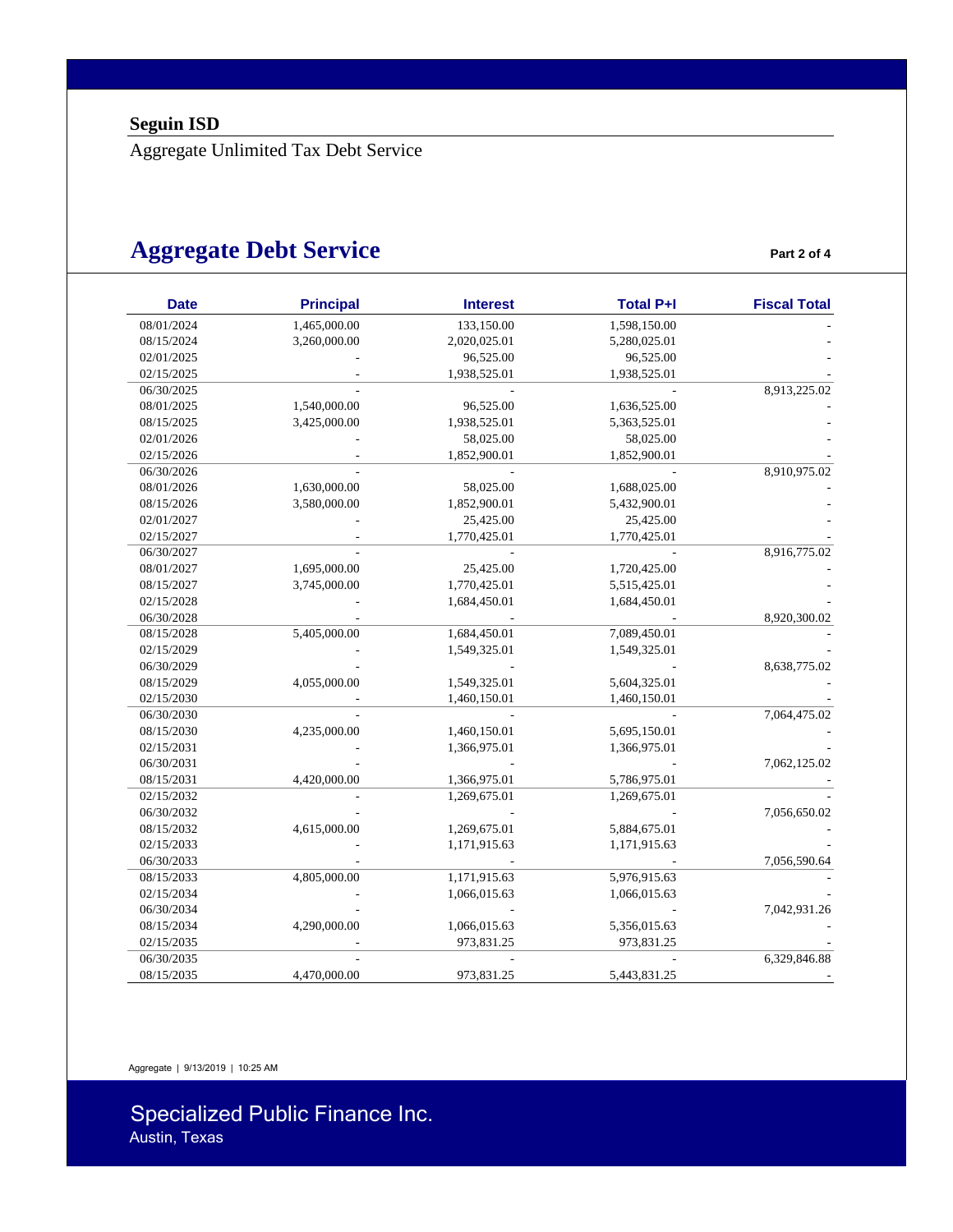Aggregate Unlimited Tax Debt Service

### **Aggregate Debt Service** *Part 3 of 4*

| <b>Date</b>  | <b>Principal</b> | <b>Interest</b> | <b>Total P+I</b> | <b>Fiscal Total</b> |
|--------------|------------------|-----------------|------------------|---------------------|
| 02/15/2036   |                  | 881,131.25      | 881,131.25       |                     |
| 06/30/2036   |                  |                 |                  | 6,324,962.50        |
| 08/15/2036   | 3,710,000.00     | 881,131.25      | 4,591,131.25     |                     |
| 02/15/2037   |                  | 795,581.25      | 795,581.25       |                     |
| 06/30/2037   |                  |                 |                  | 5,386,712.50        |
| 08/15/2037   | 3,880,000.00     | 795,581.25      | 4,675,581.25     |                     |
| 02/15/2038   |                  | 706,056.25      | 706,056.25       |                     |
| 06/30/2038   |                  |                 |                  | 5,381,637.50        |
| 08/15/2038   | 4,055,000.00     | 706,056.25      | 4,761,056.25     |                     |
| 02/15/2039   |                  | 612,456.25      | 612,456.25       |                     |
| 06/30/2039   |                  |                 |                  | 5,373,512.50        |
| 08/15/2039   | 4,250,000.00     | 612,456.25      | 4,862,456.25     |                     |
| 02/15/2040   |                  | 527,456.25      | 527,456.25       |                     |
| 06/30/2040   |                  |                 |                  | 5,389,912.50        |
| 08/15/2040   | 4,420,000.00     | 527,456.25      | 4,947,456.25     |                     |
| 02/15/2041   |                  | 439,056.25      | 439,056.25       |                     |
| 06/30/2041   |                  |                 |                  | 5,386,512.50        |
| 08/15/2041   | 4,590,000.00     | 439,056.25      | 5,029,056.25     |                     |
| 02/15/2042   |                  | 345,481.25      | 345,481.25       |                     |
| 06/30/2042   |                  |                 |                  | 5,374,537.50        |
| 08/15/2042   | 4,780,000.00     | 345,481.25      | 5,125,481.25     |                     |
| 02/15/2043   |                  | 248,031.25      | 248,031.25       |                     |
| 06/30/2043   |                  |                 |                  | 5,373,512.50        |
| 08/15/2043   | 4,975,000.00     | 248,031.25      | 5,223,031.25     |                     |
| 02/15/2044   |                  | 146,606.25      | 146,606.25       |                     |
| 06/30/2044   |                  |                 |                  | 5,369,637.50        |
| 08/15/2044   | 5,180,000.00     | 146,606.25      | 5,326,606.25     |                     |
| 02/15/2045   |                  | 41,000.00       | 41,000.00        |                     |
| 06/30/2045   |                  |                 |                  | 5,367,606.25        |
| 08/15/2045   | 2,050,000.00     | 41,000.00       | 2,091,000.00     |                     |
| 06/30/2046   |                  |                 |                  | 2,091,000.00        |
| <b>Total</b> | \$134,972,519.00 | \$77,217,983.81 | \$212,190,502.81 |                     |

Aggregate | 9/13/2019 | 10:25 AM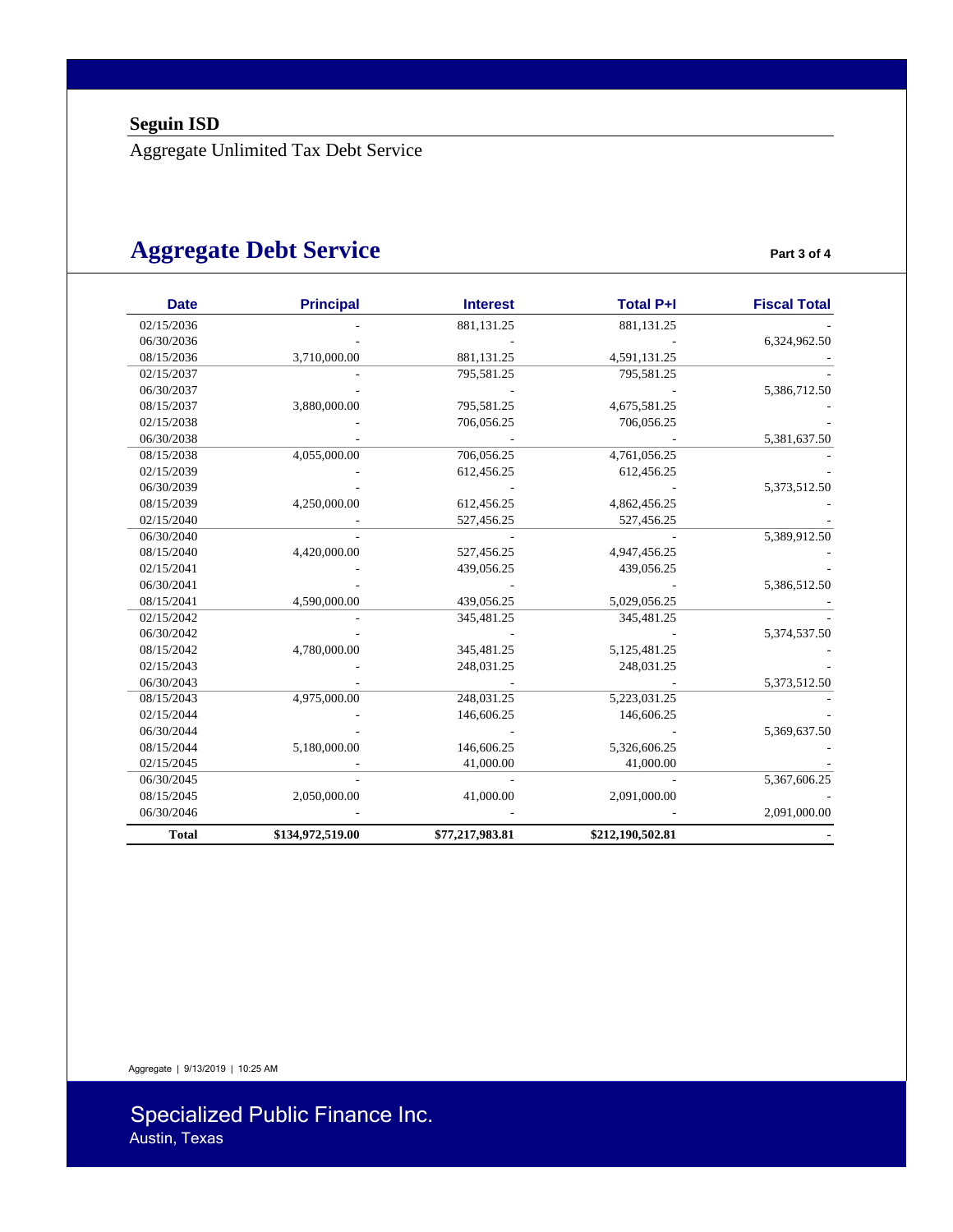Aggregate Unlimited Tax Debt Service

### **Aggregate Debt Service Part 4 of 4**

#### **Yield Statistics**

| Base date for Avg. Life & Avg. Coupon Calculations | 9/01/2018    |
|----------------------------------------------------|--------------|
| Average Life                                       | 12.754 Years |
| Average Coupon                                     | 4.3434339%   |

#### **Par Amounts Of Selected Issues**

| 8.894 U/L Tax Ref Bds, Ser 2006              | 9,858.00      |
|----------------------------------------------|---------------|
| 9.725 U/L Tax Ref Bds, Series 2010           | 5,745,000.00  |
| 10.135 U/L Tax Ref Bds, Taxable, Series 2013 | 6,920,000.00  |
| 44.77 U/L Tax Sch Bldg Bonds, Series 2014    | 44,770,000.00 |
| 37.065 U/L Tax Sch Bldg Bds, Series 2015     | 35,545,000.00 |
| 33.375 U/L Tax Ref Bds, Series 2016          | 33,215,000.00 |
| 7.045 U/L Tax Ref Bds, Series 2016A          | 6,960,000.00  |
| 44.708 U/L Tax Sch Bldg Bds, Series 2008     | 1,807,661.00  |

#### **TOTAL 134,972,519.00**

Aggregate | 9/13/2019 | 10:25 AM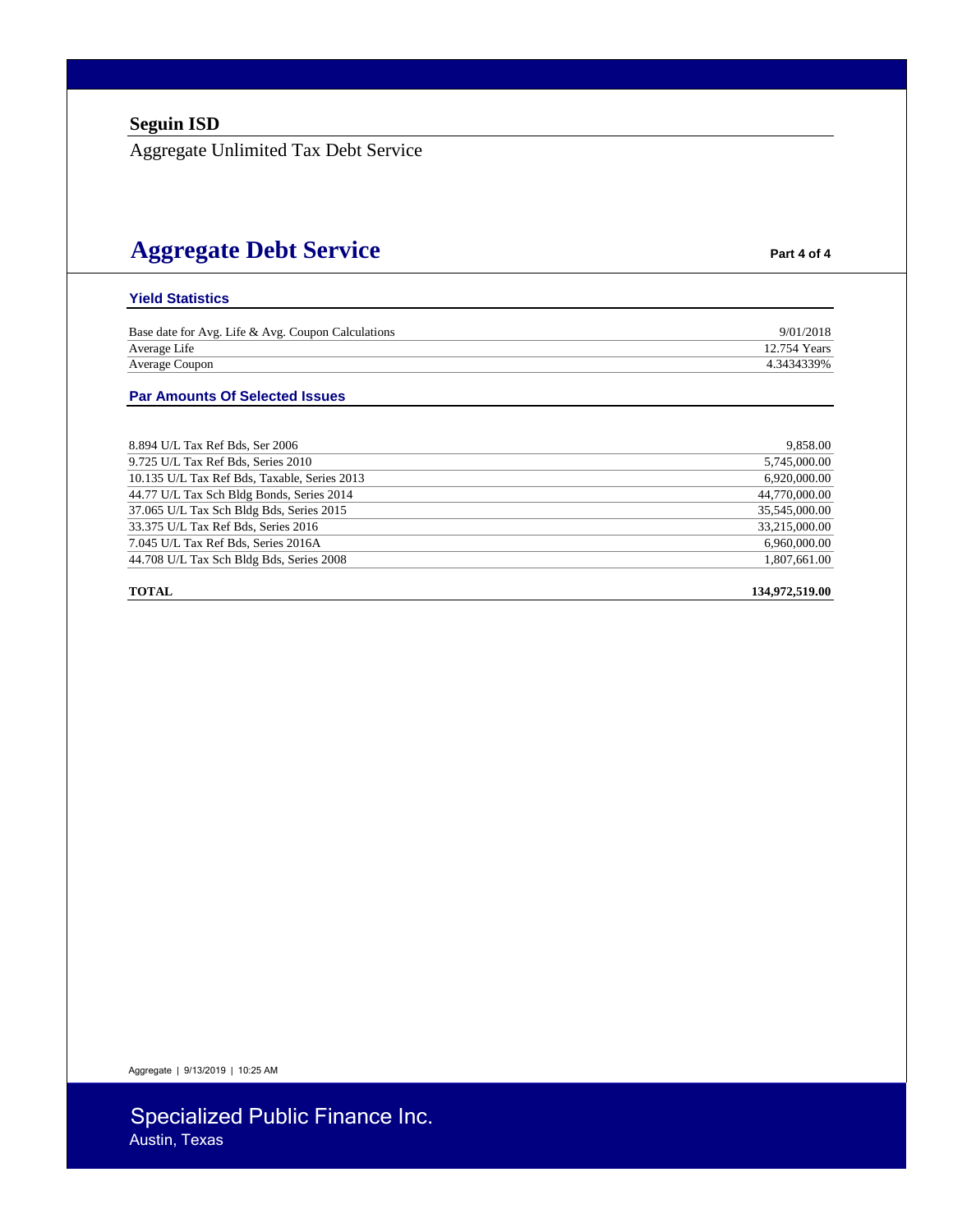\$8,894,858 Unlimited Tax Refunding Bonds, Series 2006

### **Debt Service Schedule**

| <b>Date</b>                           | <b>Principal</b>                                   | <b>Interest</b> | <b>Total P+I</b>         | <b>Fiscal Total</b> |
|---------------------------------------|----------------------------------------------------|-----------------|--------------------------|---------------------|
| 06/30/2018                            |                                                    |                 |                          |                     |
| 08/01/2023                            | 9,858.00                                           | 1,580,142.00    | 1,590,000.00             |                     |
| 06/30/2024                            |                                                    |                 | $\overline{\phantom{a}}$ | 1,590,000.00        |
| <b>Total</b>                          | \$9,858.00                                         | \$1,580,142.00  | \$1,590,000.00           |                     |
| <b>Yield Statistics</b>               |                                                    |                 |                          |                     |
|                                       | Base date for Avg. Life & Avg. Coupon Calculations |                 |                          | 9/01/2018           |
| Average Life                          |                                                    |                 |                          | 4.917 Years         |
| Average Coupon                        |                                                    |                 |                          | 69.8278175%         |
| <b>Par Amounts Of Selected Issues</b> |                                                    |                 |                          |                     |
| 8.894 U/L Tax Ref Bds, Ser 2006       |                                                    |                 |                          | 9,858.00            |
| <b>TOTAL</b>                          |                                                    |                 |                          |                     |

Aggregate | 9/13/2019 | 10:37 AM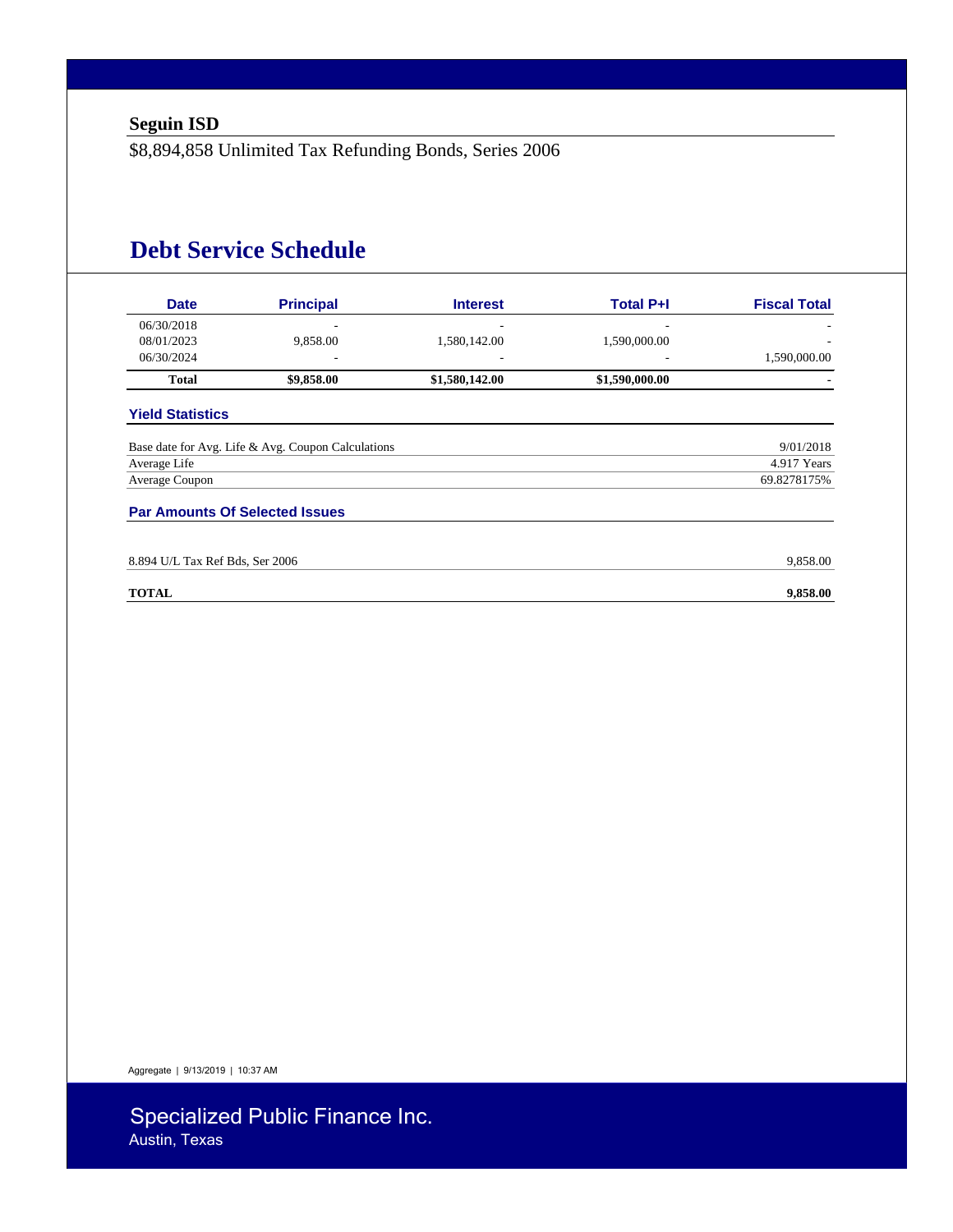\$44,708,265 Unlimited Tax School Building Bonds, Series 2008

### **Debt Service Schedule**

| <b>Date</b>             | <b>Principal</b>                                   | <b>Interest</b> | <b>Total P+I</b> | <b>Fiscal Total</b> |
|-------------------------|----------------------------------------------------|-----------------|------------------|---------------------|
| 06/30/2018              |                                                    |                 |                  | ۰                   |
| 08/15/2018              | 1,807,661.00                                       | 1,017,339.00    | 2,825,000.00     |                     |
| 06/30/2019              |                                                    |                 |                  | 2,825,000.00        |
| <b>Total</b>            | \$1,807,661.00                                     | \$1,017,339.00  | \$2,825,000.00   |                     |
| <b>Yield Statistics</b> |                                                    |                 |                  |                     |
|                         | Base date for Avg. Life & Avg. Coupon Calculations |                 |                  | 9/01/2018           |
| Average Life            |                                                    |                 |                  | 1.000 Years         |
| Average Coupon          |                                                    |                 |                  | 36000.0000000%      |
|                         | <b>Par Amounts Of Selected Issues</b>              |                 |                  |                     |
|                         | 44.708 U/L Tax Sch Bldg Bds, Series 2008           |                 |                  | 1,807,661.00        |
| <b>TOTAL</b>            |                                                    |                 |                  | 1,807,661.00        |

Aggregate | 9/13/2019 | 10:31 AM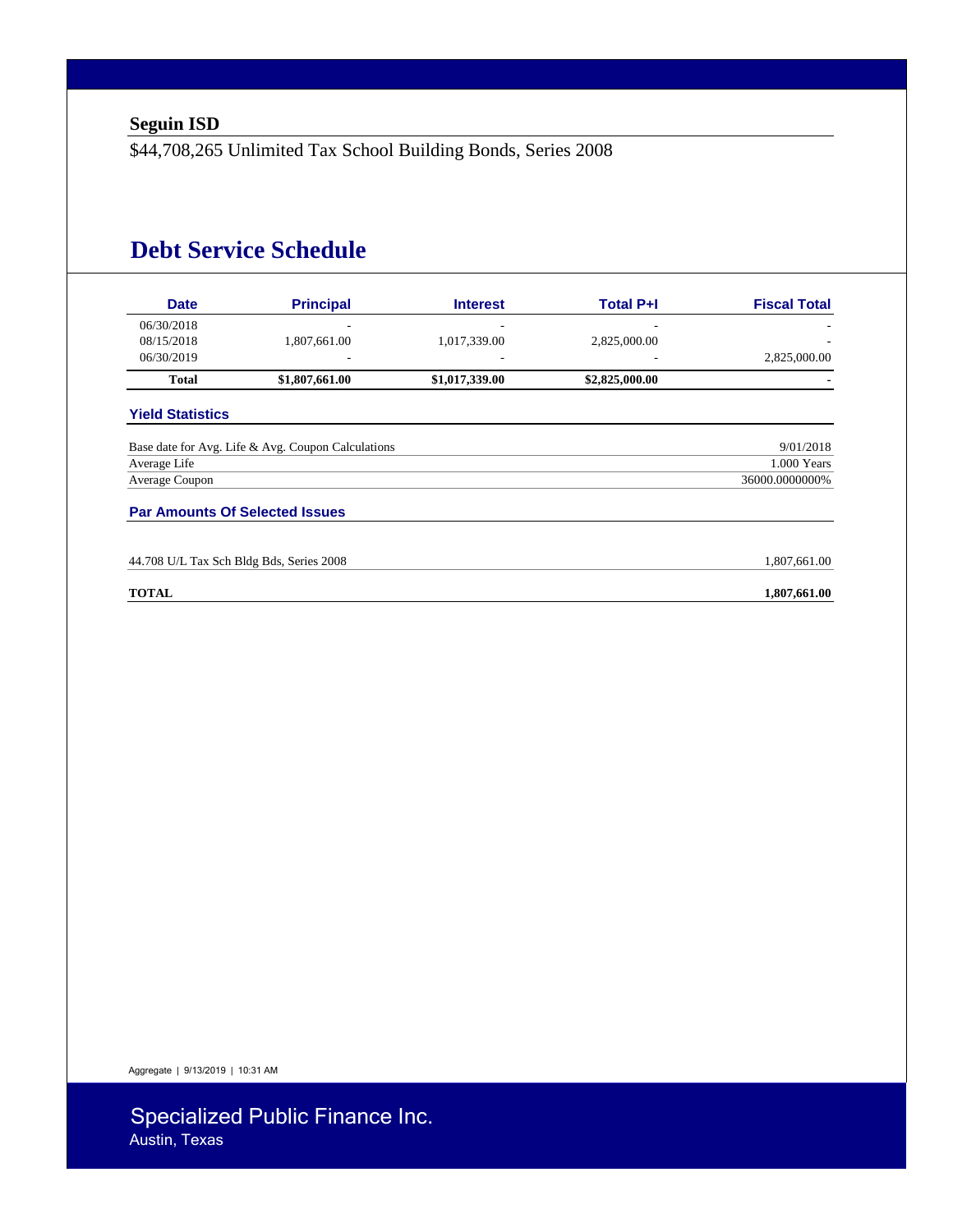\$9,725,000 Unlimited Tax Refunding Bonds, Series 2010

### **Debt Service Schedule**

| <b>Date</b>  | <b>Principal</b> | <b>Interest</b> | <b>Total P+I</b> | <b>Fiscal Total</b> |
|--------------|------------------|-----------------|------------------|---------------------|
| 06/30/2018   |                  |                 |                  |                     |
| 08/01/2018   | 1,190,000.00     | 96,400.00       | 1,286,400.00     |                     |
| 02/01/2019   |                  | 78,550.00       | 78,550.00        |                     |
| 06/30/2019   |                  |                 |                  | 1,364,950.00        |
| 08/01/2019   | 1,230,000.00     | 78,550.00       | 1,308,550.00     |                     |
| 02/01/2020   |                  | 60,100.00       | 60,100.00        |                     |
| 06/30/2020   |                  |                 |                  | 1,368,650.00        |
| 08/01/2020   | 1,280,000.00     | 60,100.00       | 1,340,100.00     |                     |
| 02/01/2021   |                  | 40,900.00       | 40,900.00        |                     |
| 06/30/2021   |                  |                 |                  | 1,381,000.00        |
| 08/01/2021   | 1,320,000.00     | 40,900.00       | 1,360,900.00     |                     |
| 02/01/2022   |                  | 14,500.00       | 14,500.00        |                     |
| 06/30/2022   |                  |                 |                  | 1,375,400.00        |
| 08/01/2022   | 725,000.00       | 14,500.00       | 739,500.00       |                     |
| 06/30/2023   |                  |                 |                  | 739,500.00          |
| <b>Total</b> | \$5,745,000.00   | \$484,500.00    | \$6,229,500.00   |                     |

#### **Yield Statistics**

| Base date for Avg. Life & Avg. Coupon Calculations | 9/01/2018   |
|----------------------------------------------------|-------------|
| Average Life                                       | 2.255 Years |
| Average Coupon                                     | 3.6513448%  |

#### **Par Amounts Of Selected Issues**

| 9.725 U/L Tax Ref Bds, Series 2010 | 5,745,000.00 |
|------------------------------------|--------------|
| <b>TOTAL</b>                       | 5,745,000.00 |

Aggregate | 9/13/2019 | 10:41 AM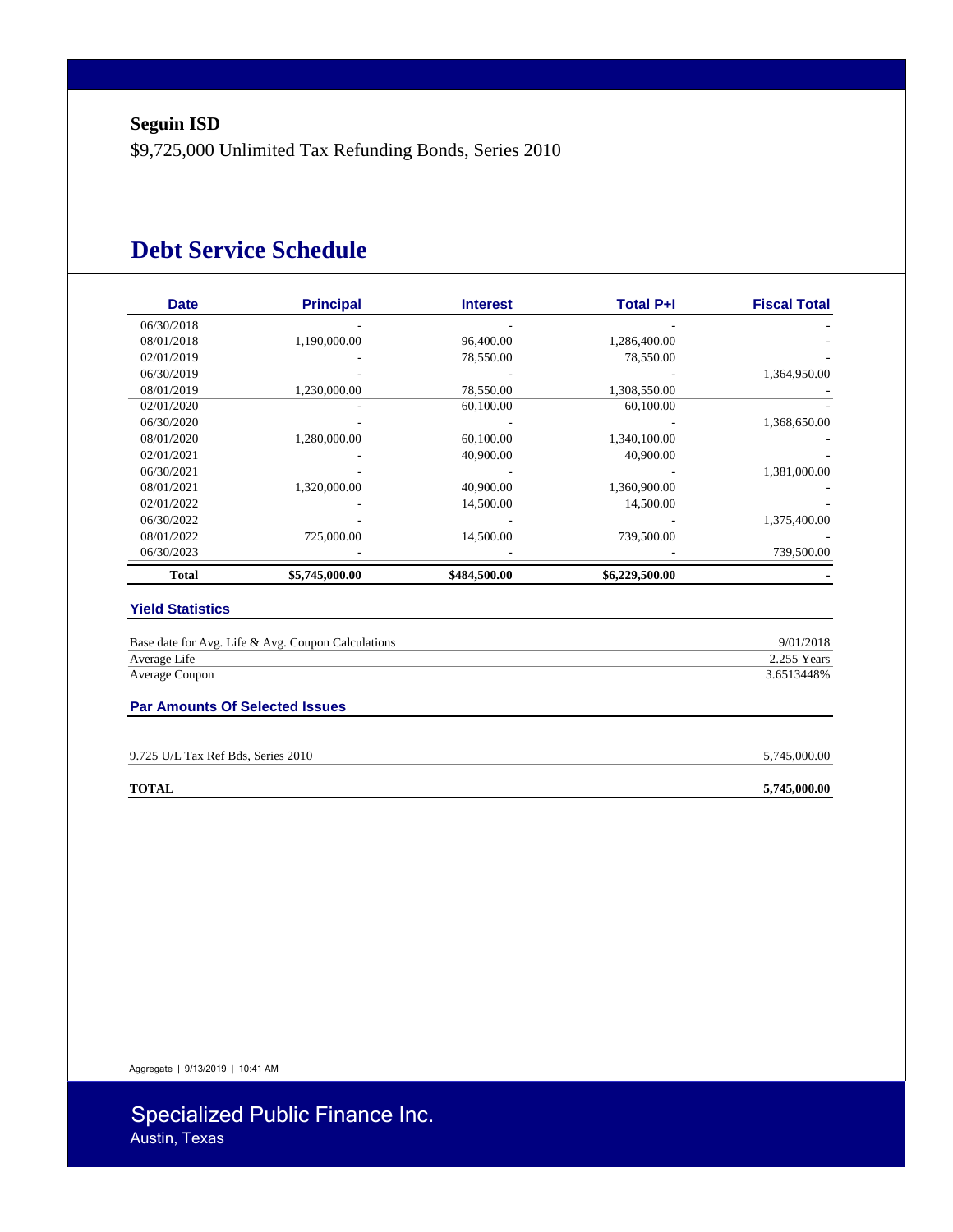\$10,135,000 Unlimited Tax Refunding Bonds, Taxable Series 2013

### **Debt Service Schedule**

| <b>Date</b>  | <b>Principal</b> | <b>Interest</b> | <b>Total P+I</b> | <b>Fiscal Total</b> |
|--------------|------------------|-----------------|------------------|---------------------|
| 06/30/2018   |                  |                 |                  |                     |
| 10/01/2018   |                  | 71,970.00       | 71,970.00        |                     |
| 04/01/2019   | 1,335,000.00     | 71,970.00       | 1,406,970.00     |                     |
| 06/30/2019   |                  |                 |                  | 1,478,940.00        |
| 10/01/2019   |                  | 61,623.75       | 61,623.75        |                     |
| 04/01/2020   | 1,350,000.00     | 61,623.75       | 1,411,623.75     |                     |
| 06/30/2020   |                  |                 |                  | 1,473,247.50        |
| 10/01/2020   |                  | 49,136.25       | 49,136.25        |                     |
| 04/01/2021   | 1,380,000.00     | 49,136.25       | 1,429,136.25     |                     |
| 06/30/2021   |                  |                 |                  | 1,478,272.50        |
| 10/01/2021   |                  | 34,991.25       | 34,991.25        |                     |
| 04/01/2022   | 1,410,000.00     | 34,991.25       | 1,444,991.25     |                     |
| 06/30/2022   |                  |                 |                  | 1,479,982.50        |
| 10/01/2022   |                  | 18,423.75       | 18,423.75        |                     |
| 04/01/2023   | 1,445,000.00     | 18,423.75       | 1,463,423.75     |                     |
| 06/30/2023   |                  |                 |                  | 1,481,847.50        |
| <b>Total</b> | \$6,920,000.00   | \$472,290.00    | \$7,392,290.00   |                     |

#### **Yield Statistics**

| Base date for Avg. Life & Avg. Coupon Calculations | 9/01/2018   |
|----------------------------------------------------|-------------|
| Average Life                                       | 2.624 Years |
| Average Coupon                                     | 2.2708739%  |

#### **Par Amounts Of Selected Issues**

| 10.135 U/L Tax Ref Bds. Taxable. Series 2013 | 6.920.000.00 |
|----------------------------------------------|--------------|
|                                              |              |
| <b>TOTAL</b>                                 | 6.920.000.00 |

Aggregate | 9/13/2019 | 10:43 AM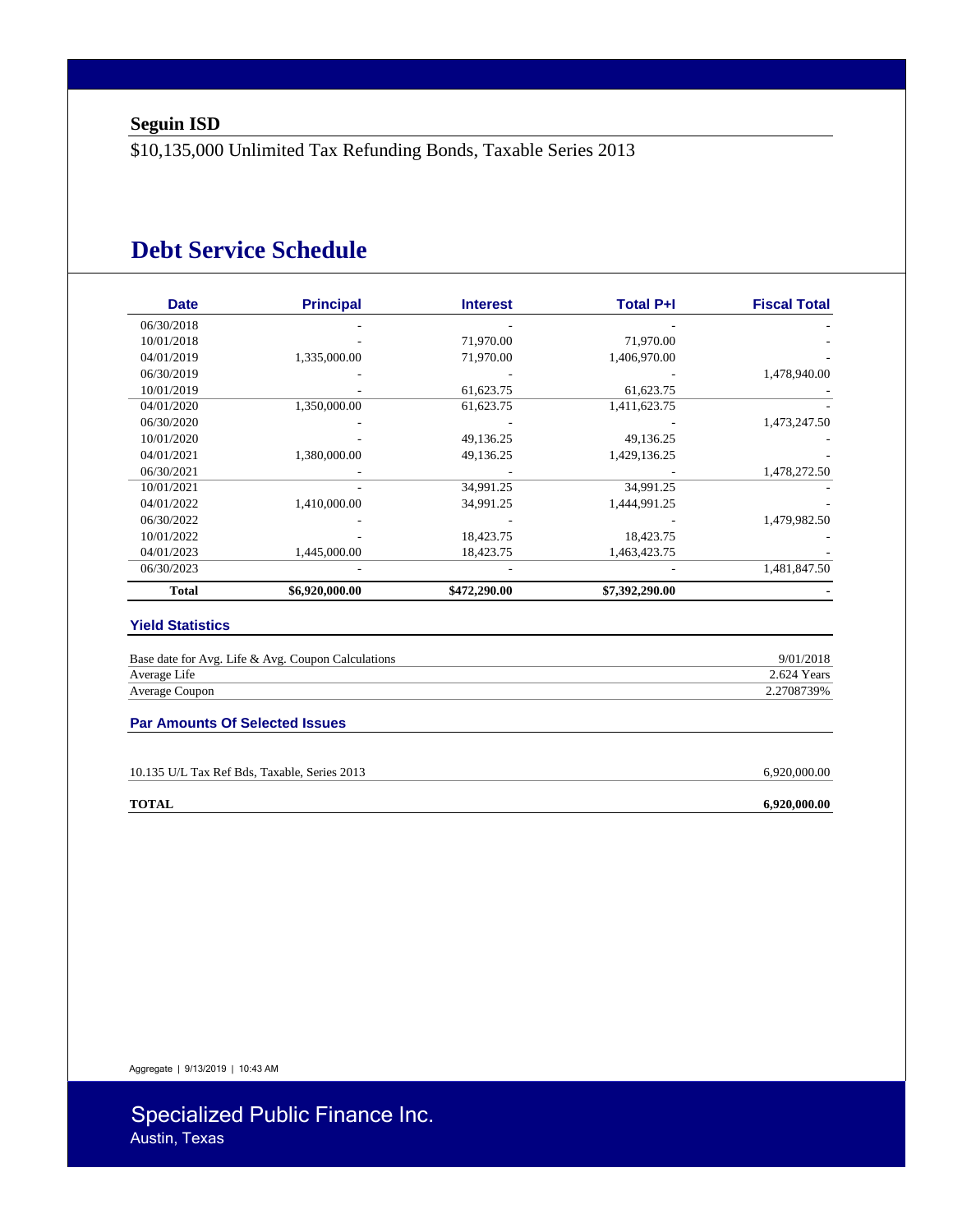\$44,770,000 Unlimited Tax School Building Bonds, Series 2014

### **Debt Service Schedule Part 1 of 3**

| <b>Date</b> | <b>Principal</b> | <b>Interest</b> | <b>Total P+I</b> | <b>Fiscal Total</b> |
|-------------|------------------|-----------------|------------------|---------------------|
| 06/30/2018  |                  |                 |                  |                     |
| 08/15/2018  |                  | 1,032,506.25    | 1,032,506.25     |                     |
| 02/15/2019  |                  | 1,032,506.25    | 1,032,506.25     |                     |
| 06/30/2019  |                  |                 |                  | 2,065,012.50        |
| 08/15/2019  |                  | 1,032,506.25    | 1,032,506.25     |                     |
| 02/15/2020  |                  | 1,032,506.25    | 1,032,506.25     |                     |
| 06/30/2020  |                  |                 |                  | 2,065,012.50        |
| 08/15/2020  |                  | 1,032,506.25    | 1,032,506.25     |                     |
| 02/15/2021  |                  | 1,032,506.25    | 1,032,506.25     |                     |
| 06/30/2021  |                  |                 |                  | 2,065,012.50        |
| 08/15/2021  |                  | 1,032,506.25    | 1,032,506.25     |                     |
| 02/15/2022  |                  | 1,032,506.25    | 1,032,506.25     |                     |
| 06/30/2022  |                  |                 |                  | 2,065,012.50        |
| 08/15/2022  |                  | 1,032,506.25    | 1,032,506.25     |                     |
| 02/15/2023  |                  | 1,032,506.25    | 1,032,506.25     |                     |
| 06/30/2023  |                  |                 |                  | 2,065,012.50        |
| 08/15/2023  |                  | 1,032,506.25    | 1,032,506.25     |                     |
| 02/15/2024  |                  | 1,032,506.25    | 1,032,506.25     |                     |
| 06/30/2024  |                  |                 |                  | 2,065,012.50        |
| 08/15/2024  | 1,275,000.00     | 1,032,506.25    | 2,307,506.25     |                     |
| 02/15/2025  |                  | 1,000,631.25    | 1,000,631.25     |                     |
| 06/30/2025  |                  |                 |                  | 3,308,137.50        |
| 08/15/2025  | 1,340,000.00     | 1,000,631.25    | 2,340,631.25     |                     |
| 02/15/2026  |                  | 967,131.25      | 967,131.25       |                     |
| 06/30/2026  |                  |                 |                  | 3,307,762.50        |
| 08/15/2026  | 1,405,000.00     | 967,131.25      | 2,372,131.25     |                     |
| 02/15/2027  |                  | 939,031.25      | 939,031.25       |                     |
| 06/30/2027  |                  |                 |                  | 3,311,162.50        |
| 08/15/2027  | 1,465,000.00     | 939,031.25      | 2,404,031.25     |                     |
| 02/15/2028  |                  | 902,406.25      | 902,406.25       |                     |
| 06/30/2028  |                  |                 |                  | 3,306,437.50        |
| 08/15/2028  | 1,535,000.00     | 902,406.25      | 2,437,406.25     |                     |
| 02/15/2029  |                  | 864,031.25      | 864,031.25       |                     |
| 06/30/2029  |                  |                 |                  | 3,301,437.50        |
| 08/15/2029  | 1,615,000.00     | 864,031.25      | 2,479,031.25     |                     |
| 02/15/2030  |                  | 823,656.25      | 823,656.25       |                     |
| 06/30/2030  |                  |                 |                  | 3,302,687.50        |
| 08/15/2030  | 1,695,000.00     | 823,656.25      | 2,518,656.25     |                     |
| 02/15/2031  |                  | 781,281.25      | 781,281.25       |                     |
| 06/30/2031  |                  |                 |                  | 3,299,937.50        |
| 08/15/2031  | 1,780,000.00     | 781,281.25      | 2,561,281.25     |                     |

Aggregate | 9/13/2019 | 10:45 AM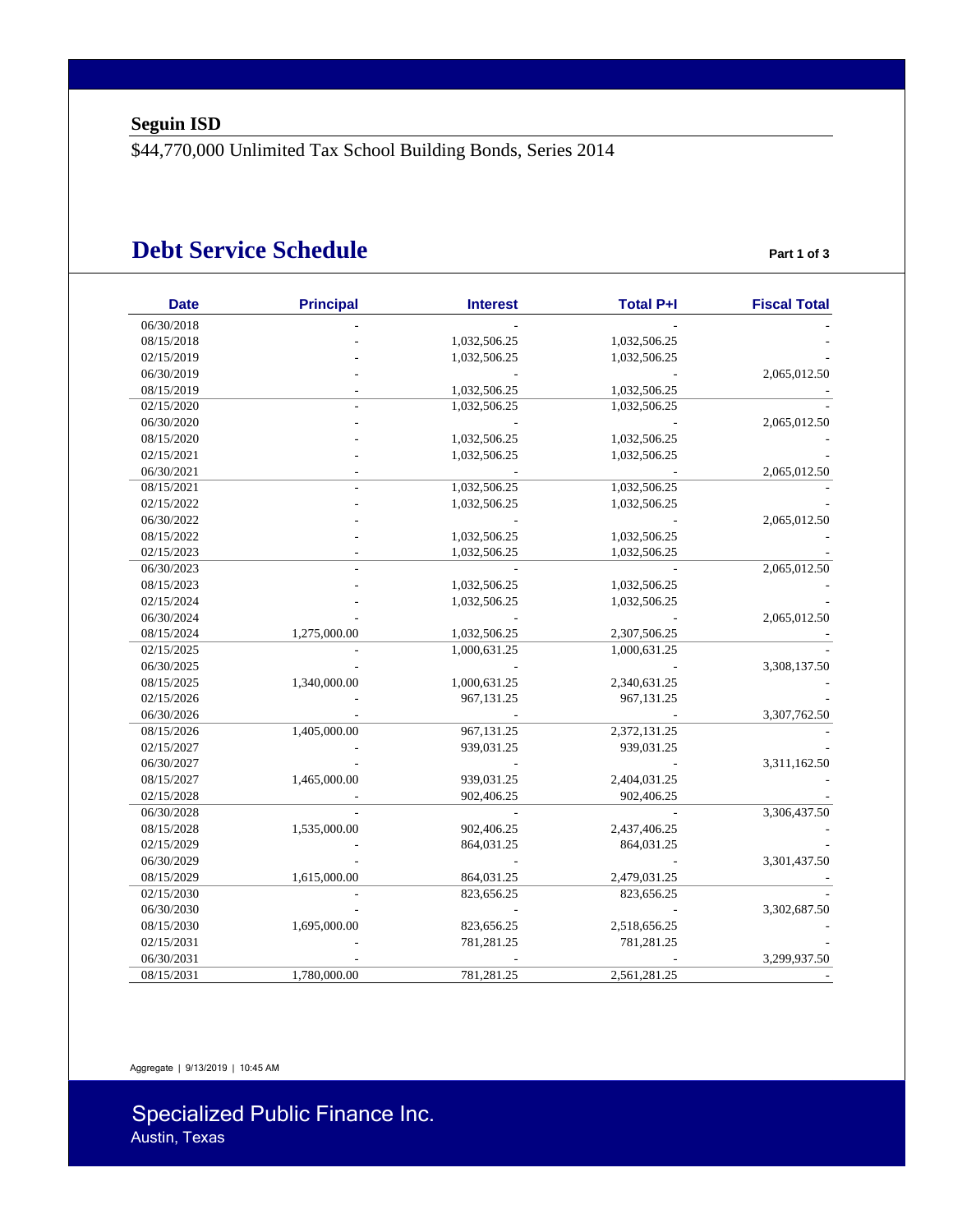\$44,770,000 Unlimited Tax School Building Bonds, Series 2014

### **Debt Service Schedule Part 2 of 3**

| <b>Date</b>  | <b>Principal</b> | <b>Interest</b> | <b>Total P+I</b> | <b>Fiscal Total</b> |
|--------------|------------------|-----------------|------------------|---------------------|
| 02/15/2032   |                  | 736,781.25      | 736,781.25       |                     |
| 06/30/2032   |                  |                 |                  | 3,298,062.50        |
| 08/15/2032   | 1,870,000.00     | 736,781.25      | 2,606,781.25     |                     |
| 02/15/2033   |                  | 690,031.25      | 690,031.25       |                     |
| 06/30/2033   |                  |                 |                  | 3,296,812.50        |
| 08/15/2033   | 1,960,000.00     | 690,031.25      | 2,650,031.25     |                     |
| 02/15/2034   |                  | 641,031.25      | 641,031.25       |                     |
| 06/30/2034   |                  |                 |                  | 3,291,062.50        |
| 08/15/2034   | 2,060,000.00     | 641,031.25      | 2,701,031.25     |                     |
| 02/15/2035   |                  | 589,531.25      | 589,531.25       |                     |
| 06/30/2035   |                  |                 |                  | 3,290,562.50        |
| 08/15/2035   | 2,160,000.00     | 589,531.25      | 2,749,531.25     |                     |
| 02/15/2036   |                  | 535,531.25      | 535,531.25       |                     |
| 06/30/2036   |                  |                 |                  | 3,285,062.50        |
| 08/15/2036   | 2,270,000.00     | 535,531.25      | 2,805,531.25     |                     |
| 02/15/2037   |                  | 478,781.25      | 478,781.25       |                     |
| 06/30/2037   |                  |                 |                  | 3,284,312.50        |
| 08/15/2037   | 2,385,000.00     | 478,781.25      | 2,863,781.25     |                     |
| 02/15/2038   |                  | 419,156.25      | 419,156.25       |                     |
| 06/30/2038   |                  |                 |                  | 3,282,937.50        |
| 08/15/2038   | 2,500,000.00     | 419,156.25      | 2,919,156.25     |                     |
| 02/15/2039   |                  | 356,656.25      | 356,656.25       |                     |
| 06/30/2039   |                  |                 |                  | 3,275,812.50        |
| 08/15/2039   | 2,630,000.00     | 356,656.25      | 2,986,656.25     |                     |
| 02/15/2040   |                  | 304,056.25      | 304,056.25       |                     |
| 06/30/2040   |                  |                 |                  | 3,290,712.50        |
| 08/15/2040   | 2,735,000.00     | 304,056.25      | 3,039,056.25     |                     |
| 02/15/2041   |                  | 249,356.25      | 249,356.25       |                     |
| 06/30/2041   |                  |                 |                  | 3,288,412.50        |
| 08/15/2041   | 2,840,000.00     | 249,356.25      | 3,089,356.25     |                     |
| 02/15/2042   |                  | 190,781.25      | 190,781.25       |                     |
| 06/30/2042   |                  |                 |                  | 3,280,137.50        |
| 08/15/2042   | 2,960,000.00     | 190,781.25      | 3,150,781.25     |                     |
| 02/15/2043   |                  | 129,731.25      | 129,731.25       |                     |
| 06/30/2043   |                  |                 |                  | 3,280,512.50        |
| 08/15/2043   | 3,080,000.00     | 129,731.25      | 3,209,731.25     |                     |
| 02/15/2044   |                  | 66,206.25       | 66,206.25        |                     |
| 06/30/2044   |                  |                 |                  | 3,275,937.50        |
| 08/15/2044   | 3,210,000.00     | 66,206.25       | 3,276,206.25     |                     |
| 06/30/2045   |                  |                 |                  | 3,276,206.25        |
| <b>Total</b> | \$44,770,000.00  | \$36,754,181.25 | \$81,524,181.25  |                     |

Aggregate | 9/13/2019 | 10:45 AM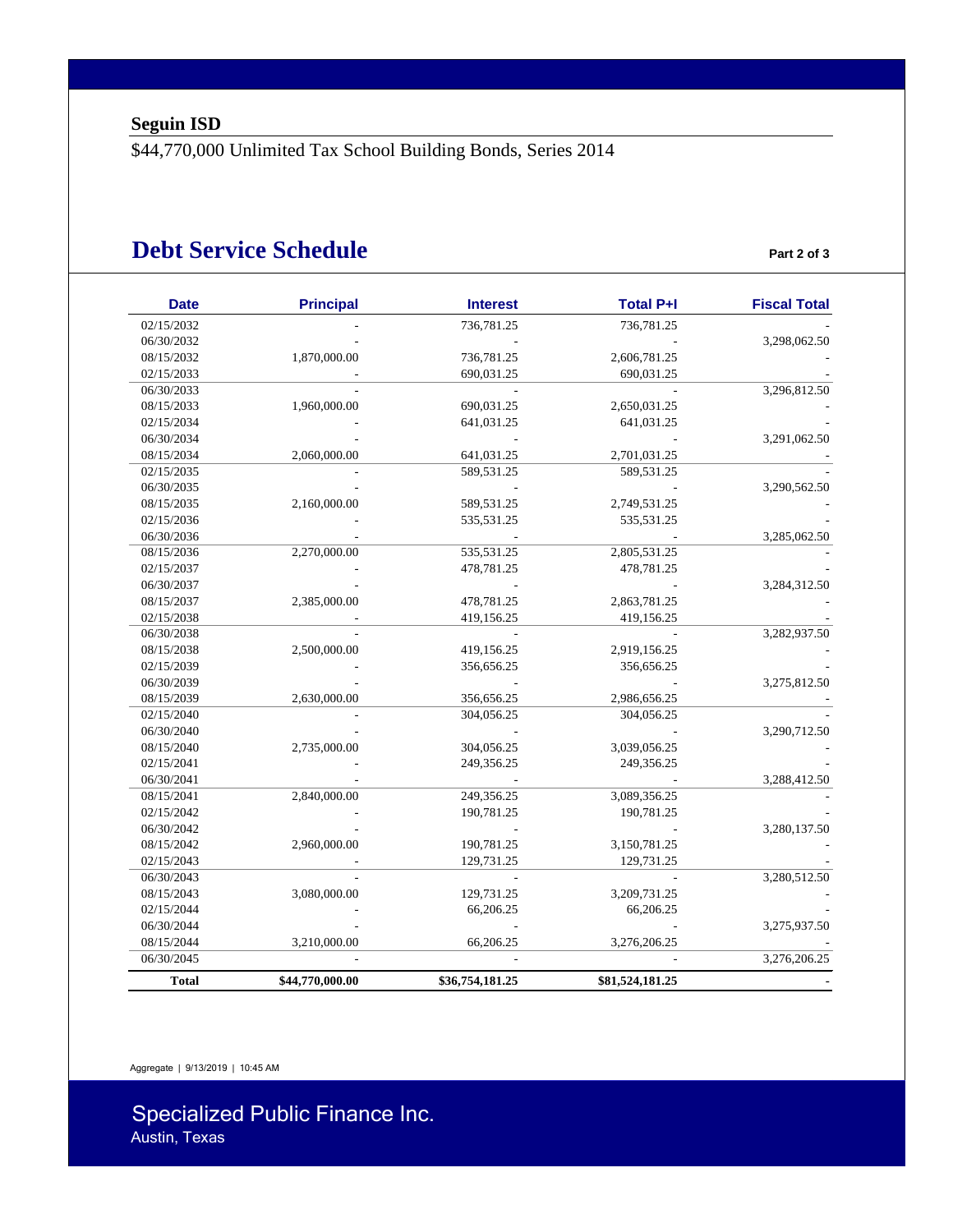\$44,770,000 Unlimited Tax School Building Bonds, Series 2014

## **Debt Service Schedule Part 3 of 3 Yield Statistics**  Base date for Avg. Life & Avg. Coupon Calculations 9/01/2018 Average Life 2012 17.639 Years 2012 17.639 Years 2012 17.639 Years 2012 17.639 Years Average Coupon 4.5117399% **Par Amounts Of Selected Issues**  44.77 U/L Tax Sch Bldg Bonds, Series 2014 44,770,000.00

**TOTAL 44,770,000.00**

Aggregate | 9/13/2019 | 10:45 AM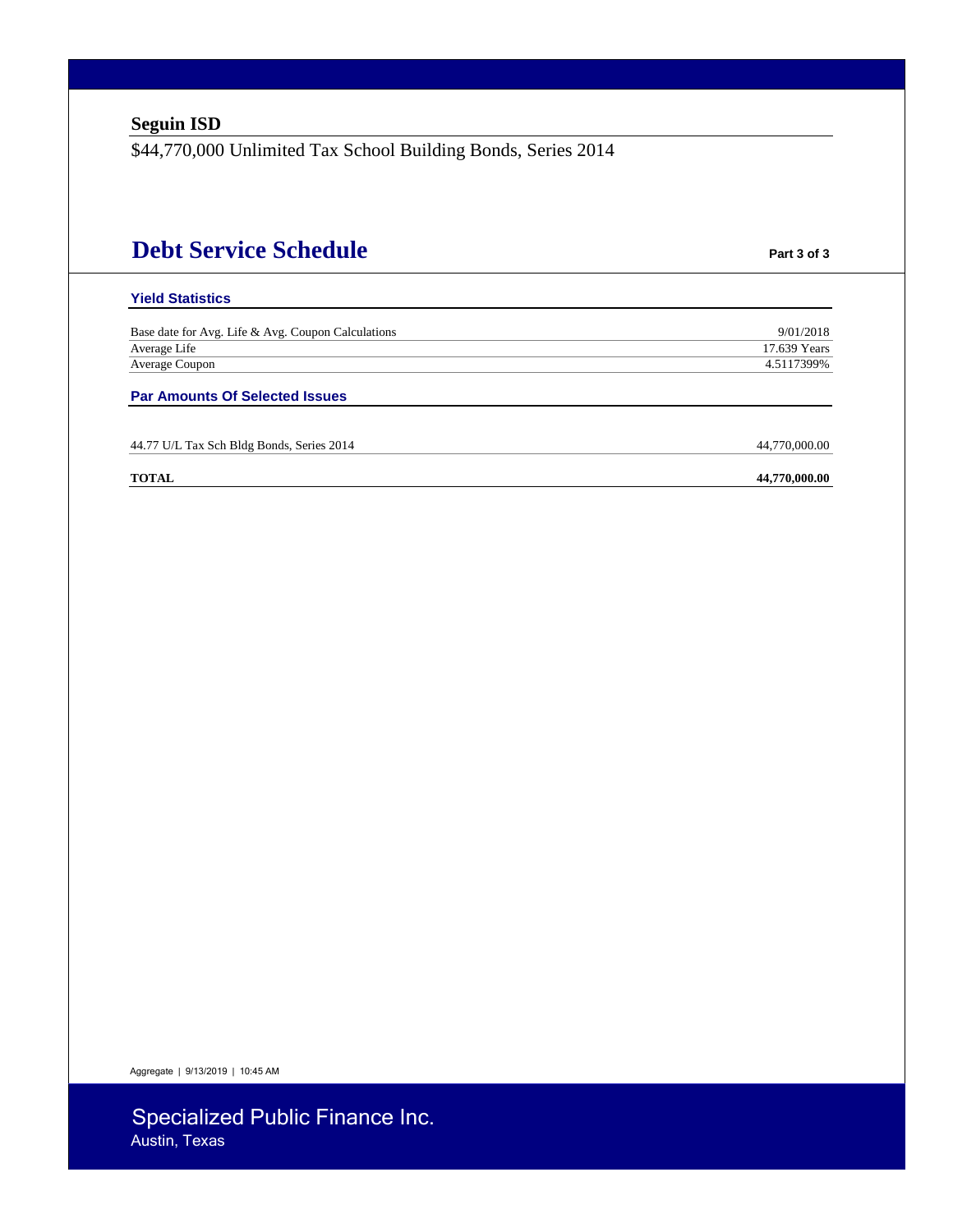\$37,065,000 Unlimited Tax School Building Bonds, Series 2015

### **Debt Service Schedule Part 1 of 3**

| <b>Date</b> | <b>Principal</b> | <b>Interest</b> | <b>Total P+I</b> | <b>Fiscal Total</b> |
|-------------|------------------|-----------------|------------------|---------------------|
| 06/30/2018  |                  |                 |                  |                     |
| 08/15/2018  | 730,000.00       | 699,809.38      | 1,429,809.38     |                     |
| 02/15/2019  |                  | 692,509.38      | 692,509.38       |                     |
| 06/30/2019  |                  |                 |                  | 2,122,318.76        |
| 08/15/2019  | 745,000.00       | 692,509.38      | 1,437,509.38     |                     |
| 02/15/2020  |                  | 685,059.38      | 685,059.38       |                     |
| 06/30/2020  |                  |                 |                  | 2,122,568.76        |
| 08/15/2020  | 760,000.00       | 685,059.38      | 1,445,059.38     |                     |
| 02/15/2021  |                  | 666,059.38      | 666,059.38       |                     |
| 06/30/2021  |                  |                 |                  | 2,111,118.76        |
| 08/15/2021  | 800,000.00       | 666,059.38      | 1,466,059.38     |                     |
| 02/15/2022  |                  | 657,059.38      | 657,059.38       |                     |
| 06/30/2022  |                  |                 |                  | 2,123,118.76        |
| 08/15/2022  | 815,000.00       | 657,059.38      | 1,472,059.38     |                     |
| 02/15/2023  |                  | 636,684.38      | 636,684.38       |                     |
| 06/30/2023  |                  |                 |                  | 2,108,743.76        |
| 08/15/2023  | 860,000.00       | 636,684.38      | 1,496,684.38     |                     |
| 02/15/2024  |                  | 625,934.38      | 625,934.38       |                     |
| 06/30/2024  |                  |                 |                  | 2,122,618.76        |
| 08/15/2024  | 880,000.00       | 625,934.38      | 1,505,934.38     |                     |
| 02/15/2025  |                  | 603,934.38      | 603,934.38       |                     |
| 06/30/2025  |                  |                 |                  | 2,109,868.76        |
| 08/15/2025  | 925,000.00       | 603,934.38      | 1,528,934.38     |                     |
| 02/15/2026  |                  | 580,809.38      | 580,809.38       |                     |
| 06/30/2026  |                  |                 |                  | 2,109,743.76        |
| 08/15/2026  | 970,000.00       | 580,809.38      | 1,550,809.38     |                     |
| 02/15/2027  |                  | 556,559.38      | 556,559.38       |                     |
| 06/30/2027  |                  |                 |                  | 2,107,368.76        |
| 08/15/2027  | 1,020,000.00     | 556,559.38      | 1,576,559.38     |                     |
| 02/15/2028  |                  | 538,709.38      | 538,709.38       |                     |
| 06/30/2028  |                  |                 |                  | 2,115,268.76        |
| 08/15/2028  | 1,055,000.00     | 538,709.38      | 1,593,709.38     |                     |
| 02/15/2029  |                  | 512,334.38      | 512,334.38       |                     |
| 06/30/2029  |                  |                 |                  | 2,106,043.76        |
| 08/15/2029  | 1,105,000.00     | 512,334.38      | 1,617,334.38     |                     |
| 02/15/2030  |                  | 490,234.38      | 490,234.38       |                     |
| 06/30/2030  |                  |                 |                  |                     |
|             |                  |                 |                  | 2,107,568.76        |
| 08/15/2030  | 1,150,000.00     | 490,234.38      | 1,640,234.38     |                     |
| 02/15/2031  |                  | 467,234.38      | 467,234.38       |                     |
| 06/30/2031  |                  |                 |                  | 2,107,468.76        |
| 08/15/2031  | 1,195,000.00     | 467,234.38      | 1,662,234.38     |                     |

Aggregate | 9/13/2019 | 10:47 AM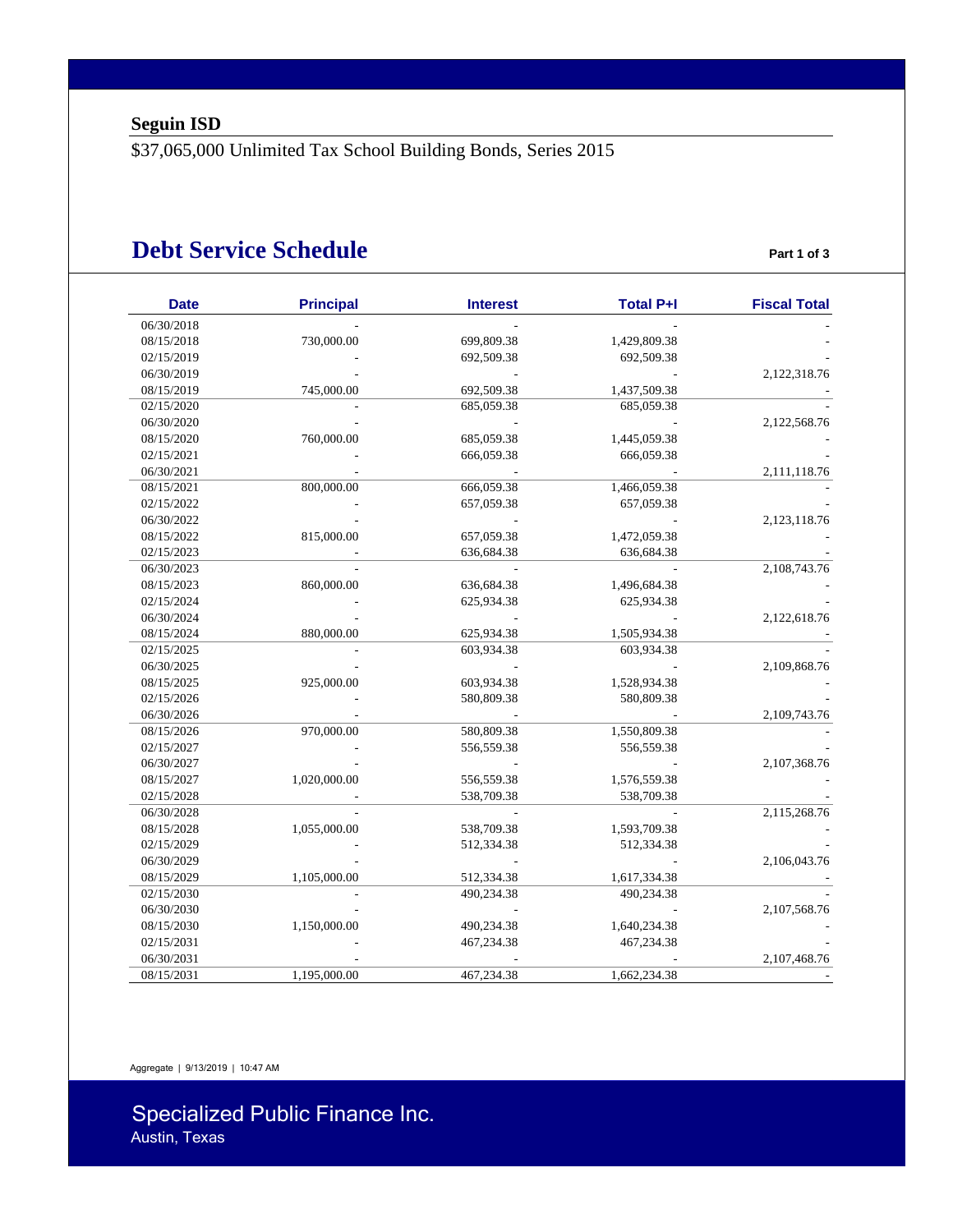\$37,065,000 Unlimited Tax School Building Bonds, Series 2015

### **Debt Service Schedule Part 2 of 3**

| 02/15/2032<br>443,334.38<br>443,334.38<br>06/30/2032<br>443,334.38<br>1,688,334.38<br>08/15/2032<br>1,245,000.00<br>422,325.00<br>422,325.00<br>02/15/2033<br>06/30/2033<br>08/15/2033<br>1,285,000.00<br>422,325.00<br>1,707,325.00<br>02/15/2034<br>396,625.00<br>396,625.00<br>06/30/2034<br>08/15/2034<br>1,335,000.00<br>396,625.00<br>1,731,625.00<br>02/15/2035<br>369,925.00<br>369,925.00<br>06/30/2035<br>369,925.00<br>1,759,925.00<br>08/15/2035<br>1,390,000.00<br>02/15/2036<br>345,600.00<br>345,600.00<br>06/30/2036<br>1,440,000.00<br>345,600.00<br>1,785,600.00<br>08/15/2036<br>02/15/2037<br>316,800.00<br>316,800.00<br>06/30/2037<br>08/15/2037<br>316,800.00<br>1,811,800.00<br>1,495,000.00<br>02/15/2038<br>286,900.00<br>286,900.00<br>06/30/2038<br>08/15/2038<br>286,900.00<br>1,841,900.00<br>1,555,000.00<br>02/15/2039<br>255,800.00<br>255,800.00<br>06/30/2039<br>08/15/2039<br>1,620,000.00<br>255,800.00<br>1,875,800.00<br>02/15/2040<br>223,400.00<br>223,400.00<br>06/30/2040<br>08/15/2040<br>1,685,000.00<br>223,400.00<br>1,908,400.00<br>02/15/2041<br>189,700.00<br>189,700.00 | 2,105,568.76<br>2,110,659.38<br>2,103,950.00<br>2,101,550.00<br>2,105,525.00<br>2,102,400.00 |
|----------------------------------------------------------------------------------------------------------------------------------------------------------------------------------------------------------------------------------------------------------------------------------------------------------------------------------------------------------------------------------------------------------------------------------------------------------------------------------------------------------------------------------------------------------------------------------------------------------------------------------------------------------------------------------------------------------------------------------------------------------------------------------------------------------------------------------------------------------------------------------------------------------------------------------------------------------------------------------------------------------------------------------------------------------------------------------------------------------------------------|----------------------------------------------------------------------------------------------|
|                                                                                                                                                                                                                                                                                                                                                                                                                                                                                                                                                                                                                                                                                                                                                                                                                                                                                                                                                                                                                                                                                                                            |                                                                                              |
|                                                                                                                                                                                                                                                                                                                                                                                                                                                                                                                                                                                                                                                                                                                                                                                                                                                                                                                                                                                                                                                                                                                            |                                                                                              |
|                                                                                                                                                                                                                                                                                                                                                                                                                                                                                                                                                                                                                                                                                                                                                                                                                                                                                                                                                                                                                                                                                                                            |                                                                                              |
|                                                                                                                                                                                                                                                                                                                                                                                                                                                                                                                                                                                                                                                                                                                                                                                                                                                                                                                                                                                                                                                                                                                            |                                                                                              |
|                                                                                                                                                                                                                                                                                                                                                                                                                                                                                                                                                                                                                                                                                                                                                                                                                                                                                                                                                                                                                                                                                                                            |                                                                                              |
|                                                                                                                                                                                                                                                                                                                                                                                                                                                                                                                                                                                                                                                                                                                                                                                                                                                                                                                                                                                                                                                                                                                            |                                                                                              |
|                                                                                                                                                                                                                                                                                                                                                                                                                                                                                                                                                                                                                                                                                                                                                                                                                                                                                                                                                                                                                                                                                                                            |                                                                                              |
|                                                                                                                                                                                                                                                                                                                                                                                                                                                                                                                                                                                                                                                                                                                                                                                                                                                                                                                                                                                                                                                                                                                            |                                                                                              |
|                                                                                                                                                                                                                                                                                                                                                                                                                                                                                                                                                                                                                                                                                                                                                                                                                                                                                                                                                                                                                                                                                                                            |                                                                                              |
|                                                                                                                                                                                                                                                                                                                                                                                                                                                                                                                                                                                                                                                                                                                                                                                                                                                                                                                                                                                                                                                                                                                            |                                                                                              |
|                                                                                                                                                                                                                                                                                                                                                                                                                                                                                                                                                                                                                                                                                                                                                                                                                                                                                                                                                                                                                                                                                                                            |                                                                                              |
|                                                                                                                                                                                                                                                                                                                                                                                                                                                                                                                                                                                                                                                                                                                                                                                                                                                                                                                                                                                                                                                                                                                            |                                                                                              |
|                                                                                                                                                                                                                                                                                                                                                                                                                                                                                                                                                                                                                                                                                                                                                                                                                                                                                                                                                                                                                                                                                                                            |                                                                                              |
|                                                                                                                                                                                                                                                                                                                                                                                                                                                                                                                                                                                                                                                                                                                                                                                                                                                                                                                                                                                                                                                                                                                            |                                                                                              |
|                                                                                                                                                                                                                                                                                                                                                                                                                                                                                                                                                                                                                                                                                                                                                                                                                                                                                                                                                                                                                                                                                                                            |                                                                                              |
|                                                                                                                                                                                                                                                                                                                                                                                                                                                                                                                                                                                                                                                                                                                                                                                                                                                                                                                                                                                                                                                                                                                            |                                                                                              |
|                                                                                                                                                                                                                                                                                                                                                                                                                                                                                                                                                                                                                                                                                                                                                                                                                                                                                                                                                                                                                                                                                                                            |                                                                                              |
|                                                                                                                                                                                                                                                                                                                                                                                                                                                                                                                                                                                                                                                                                                                                                                                                                                                                                                                                                                                                                                                                                                                            |                                                                                              |
|                                                                                                                                                                                                                                                                                                                                                                                                                                                                                                                                                                                                                                                                                                                                                                                                                                                                                                                                                                                                                                                                                                                            |                                                                                              |
|                                                                                                                                                                                                                                                                                                                                                                                                                                                                                                                                                                                                                                                                                                                                                                                                                                                                                                                                                                                                                                                                                                                            | 2,098,700.00                                                                                 |
|                                                                                                                                                                                                                                                                                                                                                                                                                                                                                                                                                                                                                                                                                                                                                                                                                                                                                                                                                                                                                                                                                                                            |                                                                                              |
|                                                                                                                                                                                                                                                                                                                                                                                                                                                                                                                                                                                                                                                                                                                                                                                                                                                                                                                                                                                                                                                                                                                            |                                                                                              |
|                                                                                                                                                                                                                                                                                                                                                                                                                                                                                                                                                                                                                                                                                                                                                                                                                                                                                                                                                                                                                                                                                                                            | 2,097,700.00                                                                                 |
|                                                                                                                                                                                                                                                                                                                                                                                                                                                                                                                                                                                                                                                                                                                                                                                                                                                                                                                                                                                                                                                                                                                            |                                                                                              |
|                                                                                                                                                                                                                                                                                                                                                                                                                                                                                                                                                                                                                                                                                                                                                                                                                                                                                                                                                                                                                                                                                                                            |                                                                                              |
|                                                                                                                                                                                                                                                                                                                                                                                                                                                                                                                                                                                                                                                                                                                                                                                                                                                                                                                                                                                                                                                                                                                            | 2,099,200.00                                                                                 |
|                                                                                                                                                                                                                                                                                                                                                                                                                                                                                                                                                                                                                                                                                                                                                                                                                                                                                                                                                                                                                                                                                                                            |                                                                                              |
|                                                                                                                                                                                                                                                                                                                                                                                                                                                                                                                                                                                                                                                                                                                                                                                                                                                                                                                                                                                                                                                                                                                            |                                                                                              |
| 06/30/2041                                                                                                                                                                                                                                                                                                                                                                                                                                                                                                                                                                                                                                                                                                                                                                                                                                                                                                                                                                                                                                                                                                                 | 2,098,100.00                                                                                 |
| 189,700.00<br>1,939,700.00<br>08/15/2041<br>1,750,000.00                                                                                                                                                                                                                                                                                                                                                                                                                                                                                                                                                                                                                                                                                                                                                                                                                                                                                                                                                                                                                                                                   |                                                                                              |
| 02/15/2042<br>154,700.00<br>154,700.00                                                                                                                                                                                                                                                                                                                                                                                                                                                                                                                                                                                                                                                                                                                                                                                                                                                                                                                                                                                                                                                                                     |                                                                                              |
| 06/30/2042                                                                                                                                                                                                                                                                                                                                                                                                                                                                                                                                                                                                                                                                                                                                                                                                                                                                                                                                                                                                                                                                                                                 | 2,094,400.00                                                                                 |
| 08/15/2042<br>1,820,000.00<br>154,700.00<br>1,974,700.00                                                                                                                                                                                                                                                                                                                                                                                                                                                                                                                                                                                                                                                                                                                                                                                                                                                                                                                                                                                                                                                                   |                                                                                              |
| 02/15/2043<br>118,300.00<br>118,300.00                                                                                                                                                                                                                                                                                                                                                                                                                                                                                                                                                                                                                                                                                                                                                                                                                                                                                                                                                                                                                                                                                     |                                                                                              |
| 06/30/2043                                                                                                                                                                                                                                                                                                                                                                                                                                                                                                                                                                                                                                                                                                                                                                                                                                                                                                                                                                                                                                                                                                                 | 2,093,000.00                                                                                 |
| 08/15/2043<br>118,300.00<br>2,013,300.00<br>1,895,000.00                                                                                                                                                                                                                                                                                                                                                                                                                                                                                                                                                                                                                                                                                                                                                                                                                                                                                                                                                                                                                                                                   |                                                                                              |
| 02/15/2044<br>80,400.00<br>80,400.00                                                                                                                                                                                                                                                                                                                                                                                                                                                                                                                                                                                                                                                                                                                                                                                                                                                                                                                                                                                                                                                                                       |                                                                                              |
| 06/30/2044                                                                                                                                                                                                                                                                                                                                                                                                                                                                                                                                                                                                                                                                                                                                                                                                                                                                                                                                                                                                                                                                                                                 | 2,093,700.00                                                                                 |
| 80,400.00<br>08/15/2044<br>1,970,000.00<br>2,050,400.00                                                                                                                                                                                                                                                                                                                                                                                                                                                                                                                                                                                                                                                                                                                                                                                                                                                                                                                                                                                                                                                                    |                                                                                              |
| 41,000.00<br>02/15/2045<br>41,000.00                                                                                                                                                                                                                                                                                                                                                                                                                                                                                                                                                                                                                                                                                                                                                                                                                                                                                                                                                                                                                                                                                       |                                                                                              |
| 06/30/2045                                                                                                                                                                                                                                                                                                                                                                                                                                                                                                                                                                                                                                                                                                                                                                                                                                                                                                                                                                                                                                                                                                                 | 2,091,400.00                                                                                 |
| 08/15/2045<br>2,050,000.00<br>41,000.00<br>2,091,000.00                                                                                                                                                                                                                                                                                                                                                                                                                                                                                                                                                                                                                                                                                                                                                                                                                                                                                                                                                                                                                                                                    |                                                                                              |
| 06/30/2046                                                                                                                                                                                                                                                                                                                                                                                                                                                                                                                                                                                                                                                                                                                                                                                                                                                                                                                                                                                                                                                                                                                 | 2,091,000.00                                                                                 |
| \$35,545,000.00<br>\$23,415,672.02<br><b>Total</b><br>\$58,960,672.02                                                                                                                                                                                                                                                                                                                                                                                                                                                                                                                                                                                                                                                                                                                                                                                                                                                                                                                                                                                                                                                      |                                                                                              |

Aggregate | 9/13/2019 | 10:47 AM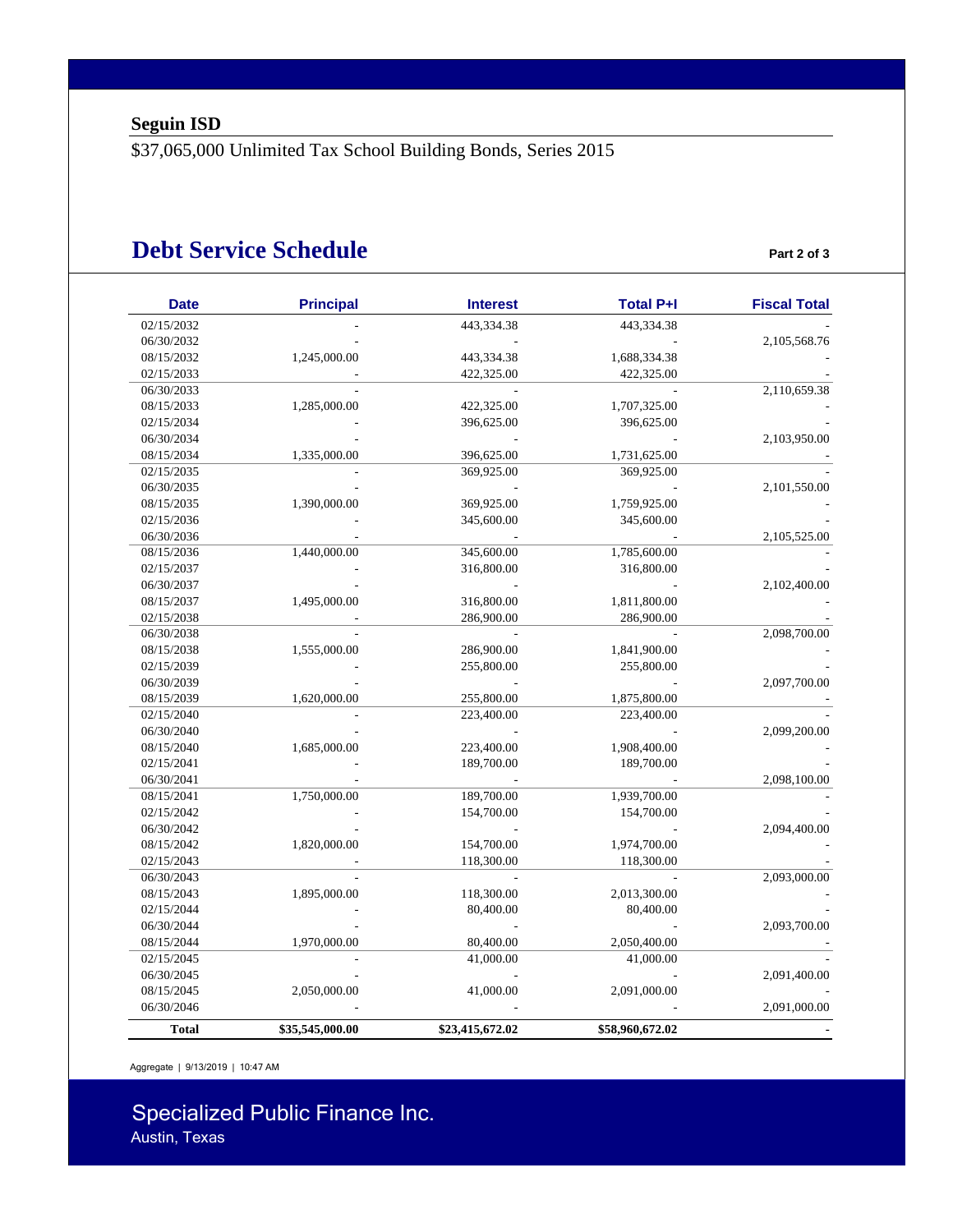\$37,065,000 Unlimited Tax School Building Bonds, Series 2015

## **Debt Service Schedule Part 3 of 3**

35,545,000.00

#### **Yield Statistics**

Base date for Avg. Life & Avg. Coupon Calculations 9/01/2018 Average Life 16.300 Years and the state of the state of the state of the state of the state of the state of the state of the state of the state of the state of the state of the state of the state of the state of the state Average Coupon 3.9919647% 3.9919647%

#### **Par Amounts Of Selected Issues**

| 37.065 U/L Tax Sch Bldg Bds, Series 2015 |
|------------------------------------------|
|------------------------------------------|

#### **TOTAL** 35,545,000.00

Aggregate | 9/13/2019 | 10:47 AM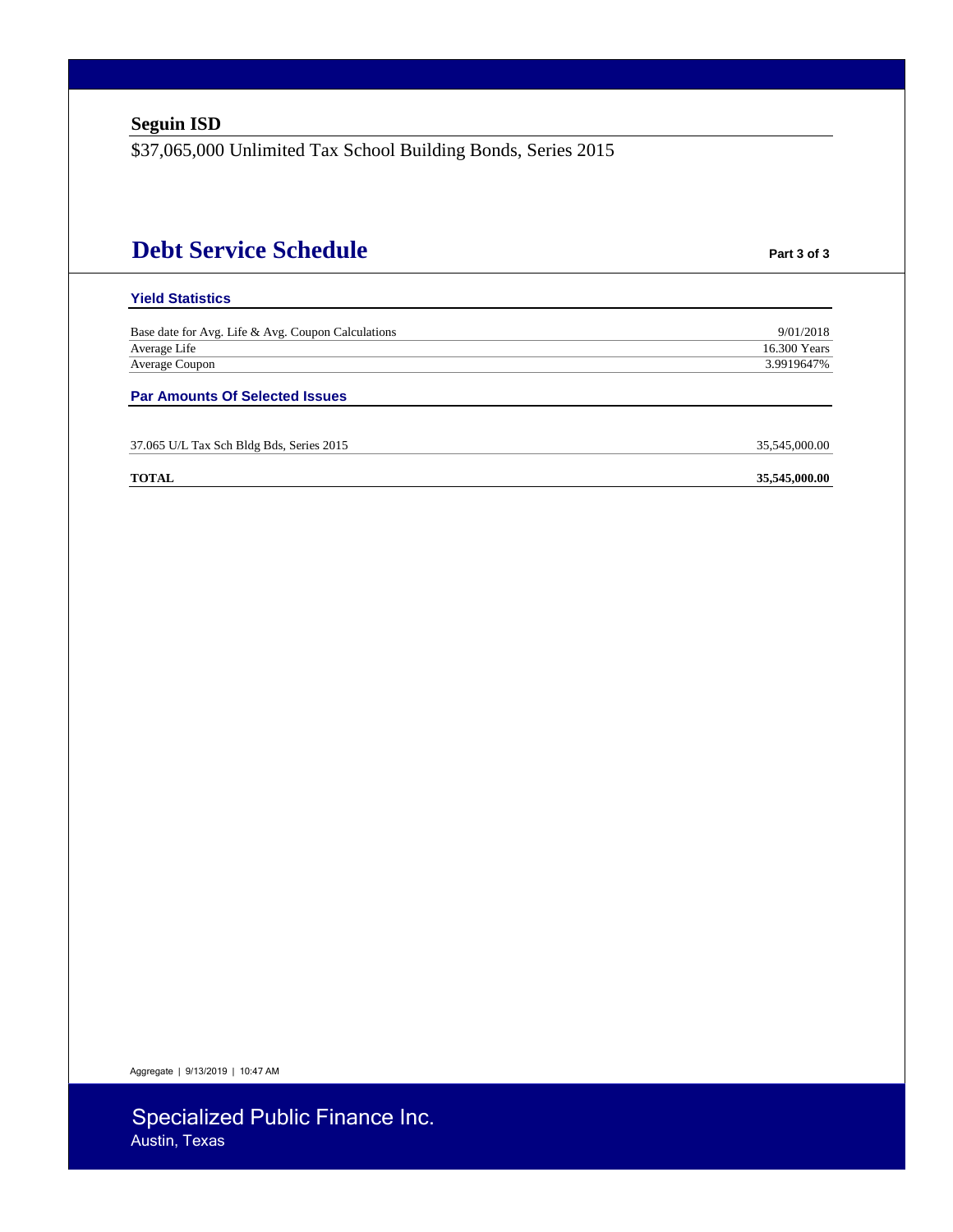\$33,375,000 Unlimited Tax Refunding Bonds, Series 2016

### **Debt Service Schedule Part 1 of 2**

| <b>Date</b> | <b>Principal</b> | <b>Interest</b> | <b>Total P+I</b> | <b>Fiscal Total</b> |
|-------------|------------------|-----------------|------------------|---------------------|
| 06/30/2018  |                  |                 |                  |                     |
| 08/15/2018  |                  | 777,209.38      | 777,209.38       |                     |
| 02/15/2019  |                  | 777,209.38      | 777,209.38       |                     |
| 06/30/2019  |                  |                 |                  | 1,554,418.76        |
| 08/15/2019  | 3,020,000.00     | 777,209.38      | 3,797,209.38     |                     |
| 02/15/2020  |                  | 701,709.38      | 701,709.38       |                     |
| 06/30/2020  |                  |                 |                  | 4,498,918.76        |
| 08/15/2020  | 3,165,000.00     | 701,709.38      | 3,866,709.38     |                     |
| 02/15/2021  |                  | 622,584.38      | 622,584.38       |                     |
| 06/30/2021  |                  |                 |                  | 4,489,293.76        |
| 08/15/2021  | 3,320,000.00     | 622,584.38      | 3,942,584.38     |                     |
| 02/15/2022  |                  | 539,584.38      | 539,584.38       |                     |
| 06/30/2022  |                  |                 |                  | 4,482,168.76        |
| 08/15/2022  | 3,475,000.00     | 539,584.38      | 4,014,584.38     |                     |
| 02/15/2023  |                  | 452,709.38      | 452,709.38       |                     |
| 06/30/2023  |                  |                 |                  | 4,467,293.76        |
| 08/15/2023  | 3,645,000.00     | 452,709.38      | 4,097,709.38     |                     |
| 02/15/2024  |                  | 361,584.38      | 361,584.38       |                     |
| 06/30/2024  |                  |                 |                  | 4,459,293.76        |
| 08/15/2024  | 1,105,000.00     | 361,584.38      | 1,466,584.38     |                     |
| 02/15/2025  |                  | 333,959.38      | 333,959.38       |                     |
| 06/30/2025  |                  |                 |                  | 1,800,543.76        |
| 08/15/2025  | 1,160,000.00     | 333,959.38      | 1,493,959.38     |                     |
| 02/15/2026  |                  | 304,959.38      | 304,959.38       |                     |
| 06/30/2026  |                  |                 |                  | 1,798,918.76        |
| 08/15/2026  | 1,205,000.00     | 304,959.38      | 1,509,959.38     |                     |
| 02/15/2027  |                  | 274,834.38      | 274,834.38       |                     |
| 06/30/2027  |                  |                 |                  | 1,784,793.76        |
| 08/15/2027  | 1,260,000.00     | 274,834.38      | 1,534,834.38     |                     |
| 02/15/2028  |                  | 243,334.38      | 243,334.38       |                     |
| 06/30/2028  |                  |                 |                  | 1,778,168.76        |
| 08/15/2028  | 2,815,000.00     | 243,334.38      | 3,058,334.38     |                     |
| 02/15/2029  |                  | 172,959.38      | 172,959.38       |                     |
| 06/30/2029  |                  |                 |                  | 3,231,293.76        |
| 08/15/2029  | 1,335,000.00     | 172,959.38      | 1,507,959.38     |                     |
| 02/15/2030  |                  | 146,259.38      | 146,259.38       |                     |
| 06/30/2030  |                  |                 |                  | 1,654,218.76        |
| 08/15/2030  | 1,390,000.00     | 146,259.38      | 1,536,259.38     |                     |
| 02/15/2031  |                  | 118,459.38      | 118,459.38       |                     |
| 06/30/2031  |                  |                 |                  | 1,654,718.76        |
|             |                  |                 |                  |                     |

Aggregate | 9/13/2019 | 10:49 AM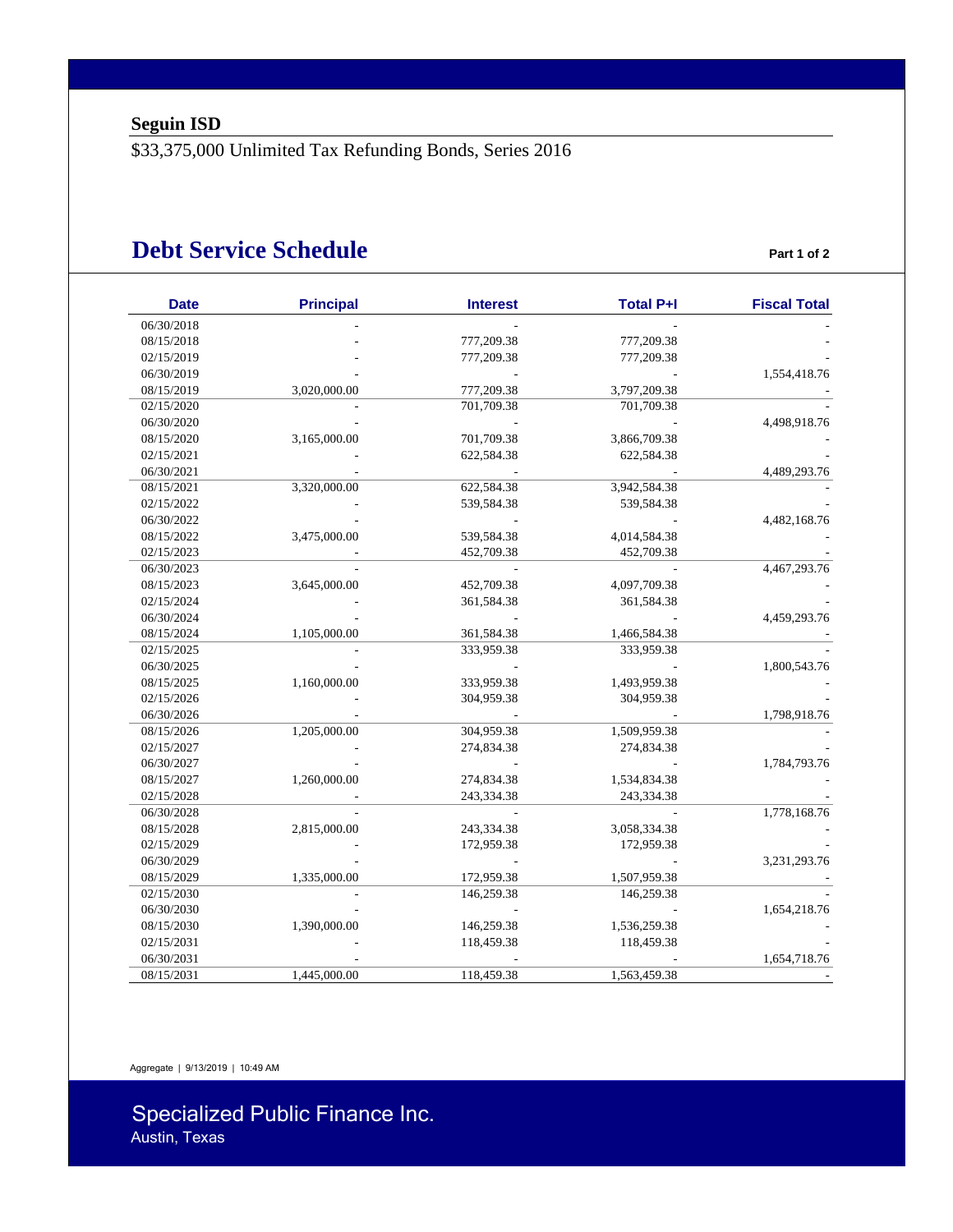\$33,375,000 Unlimited Tax Refunding Bonds, Series 2016

### **Debt Service Schedule Part 2 of 2**

| <b>Date</b>  | <b>Principal</b> | <b>Interest</b> | <b>Total P+I</b> | <b>Fiscal Total</b> |
|--------------|------------------|-----------------|------------------|---------------------|
| 02/15/2032   |                  | 89,559.38       | 89.559.38        |                     |
| 06/30/2032   |                  |                 |                  | 1,653,018.76        |
| 08/15/2032   | 1,500,000.00     | 89,559.38       | 1,589,559.38     |                     |
| 02/15/2033   |                  | 59,559.38       | 59,559.38        |                     |
| 06/30/2033   |                  |                 |                  | 1,649,118.76        |
| 08/15/2033   | 1,560,000.00     | 59,559.38       | 1,619,559.38     |                     |
| 02/15/2034   |                  | 28,359.38       | 28,359.38        |                     |
| 06/30/2034   |                  |                 |                  | 1,647,918.76        |
| 08/15/2034   | 895,000.00       | 28,359.38       | 923,359.38       |                     |
| 02/15/2035   |                  | 14,375.00       | 14,375.00        |                     |
| 06/30/2035   |                  |                 |                  | 937,734.38          |
| 08/15/2035   | 920,000.00       | 14,375.00       | 934,375.00       |                     |
| 06/30/2036   |                  |                 |                  | 934,375.00          |
| <b>Total</b> | \$33,215,000.00  | \$11,261,209.54 | \$44,476,209.54  |                     |

#### **Yield Statistics**

| Base date for Avg. Life & Avg. Coupon Calculations | 9/01/2018   |
|----------------------------------------------------|-------------|
| Average Life                                       | 7.176 Years |
| Average Coupon                                     | 4.3696112%  |

#### **Par Amounts Of Selected Issues**

| 33.375 U/L Tax Ref Bds, Series 2016 | 33.215.000.00 |
|-------------------------------------|---------------|
|-------------------------------------|---------------|

**TOTAL** 33,215,000.00

Aggregate | 9/13/2019 | 10:49 AM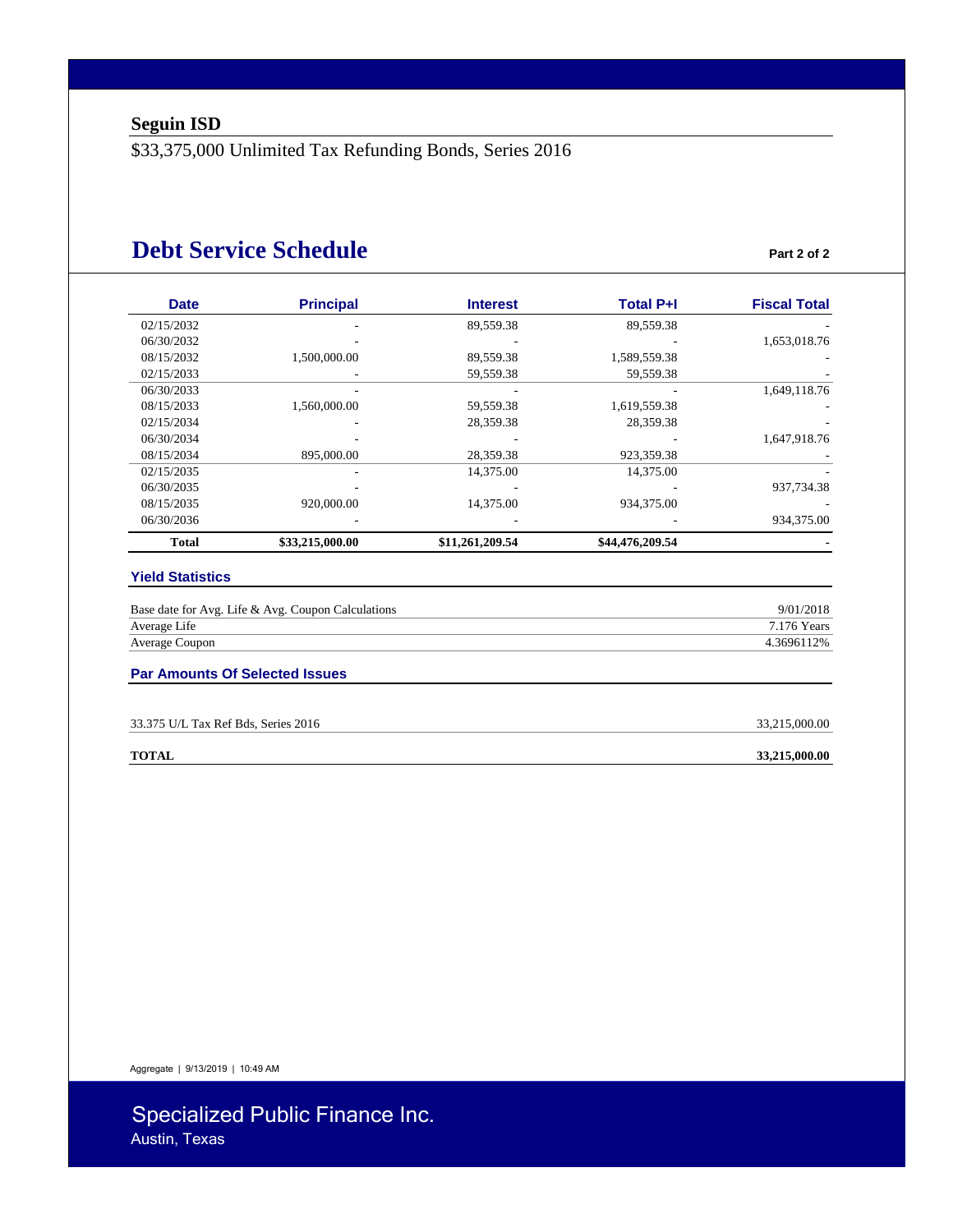\$7,045,000 Unlimited Tax Refunding Bonds, Series 2016A

### **Debt Service Schedule**

| <b>Date</b>                           | <b>Principal</b>                                   | <b>Interest</b>             | <b>Total P+I</b> | <b>Fiscal Total</b>            |
|---------------------------------------|----------------------------------------------------|-----------------------------|------------------|--------------------------------|
| 06/30/2018                            |                                                    |                             |                  |                                |
| 08/01/2018                            |                                                    | 148,900.00                  | 148,900.00       |                                |
| 02/01/2019                            |                                                    | 148,900.00                  | 148,900.00       |                                |
| 06/30/2019                            |                                                    |                             |                  | 297,800.00                     |
| 08/01/2019                            |                                                    | 148,900.00                  | 148,900.00       |                                |
| 02/01/2020                            |                                                    | 148,900.00                  | 148,900.00       |                                |
| 06/30/2020                            |                                                    |                             |                  | 297,800.00                     |
| 08/01/2020                            |                                                    | 148,900.00                  | 148,900.00       |                                |
| 02/01/2021                            |                                                    | 148,900.00                  | 148,900.00       |                                |
| 06/30/2021                            |                                                    |                             |                  | 297,800.00                     |
| 08/01/2021                            |                                                    | 148,900.00                  | 148,900.00       |                                |
| 02/01/2022                            |                                                    | 148,900.00                  | 148,900.00       |                                |
| 06/30/2022                            |                                                    |                             |                  | 297,800.00                     |
| 08/01/2022                            | 630,000.00                                         | 148,900.00                  | 778,900.00       |                                |
| 02/01/2023                            |                                                    | 133,150.00                  | 133,150.00       |                                |
| 06/30/2023                            |                                                    |                             |                  | 912,050.00                     |
| 08/01/2023                            |                                                    | 133,150.00                  | 133,150.00       |                                |
| 02/01/2024                            |                                                    | 133,150.00                  | 133,150.00       |                                |
| 06/30/2024                            |                                                    |                             |                  | 266,300.00                     |
| 08/01/2024                            | 1,465,000.00                                       | 133,150.00                  | 1,598,150.00     |                                |
| 02/01/2025                            |                                                    | 96,525.00                   | 96,525.00        |                                |
| 06/30/2025                            |                                                    |                             |                  | 1,694,675.00                   |
| 08/01/2025                            | 1,540,000.00                                       | 96,525.00                   | 1,636,525.00     |                                |
| 02/01/2026                            |                                                    | 58,025.00                   | 58,025.00        |                                |
| 06/30/2026                            |                                                    |                             |                  | 1,694,550.00                   |
| 08/01/2026                            | 1,630,000.00                                       | 58,025.00                   | 1,688,025.00     |                                |
| 02/01/2027                            |                                                    | 25,425.00                   | 25,425.00        |                                |
| 06/30/2027                            |                                                    |                             |                  | 1,713,450.00                   |
|                                       |                                                    |                             |                  |                                |
| 06/30/2028                            |                                                    |                             |                  | 1,720,425.00                   |
| <b>Total</b>                          |                                                    |                             |                  |                                |
| 08/01/2027<br><b>Yield Statistics</b> | 1,695,000.00<br>\$6,960,000.00                     | 25,425.00<br>\$2,232,650.00 |                  | 1,720,425.00<br>\$9,192,650.00 |
|                                       |                                                    |                             |                  |                                |
|                                       | Base date for Avg. Life & Avg. Coupon Calculations |                             |                  | 9/01/2018<br>7.156 Years       |
| Average Life                          |                                                    |                             |                  |                                |
| Average Coupon                        |                                                    |                             |                  | 4.1339892%                     |
| <b>Par Amounts Of Selected Issues</b> |                                                    |                             |                  |                                |
|                                       |                                                    |                             |                  |                                |

7.045 U/L Tax Ref Bds, Series 2016A 6,960,000.00

**TOTAL 6,960,000.00**

Aggregate | 9/13/2019 | 10:50 AM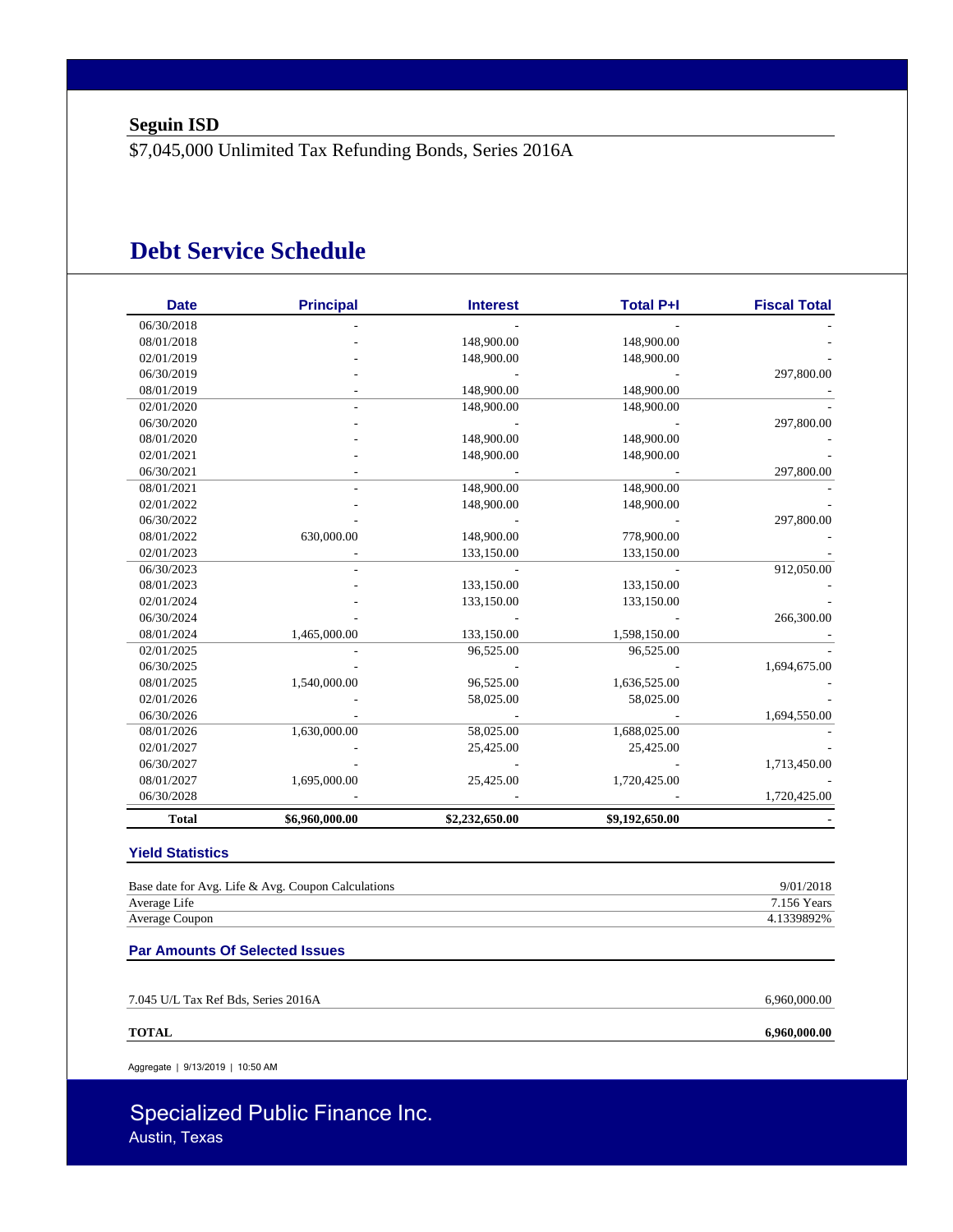

## **TAB C**

## **Limited Tax Debt Service Requirements**